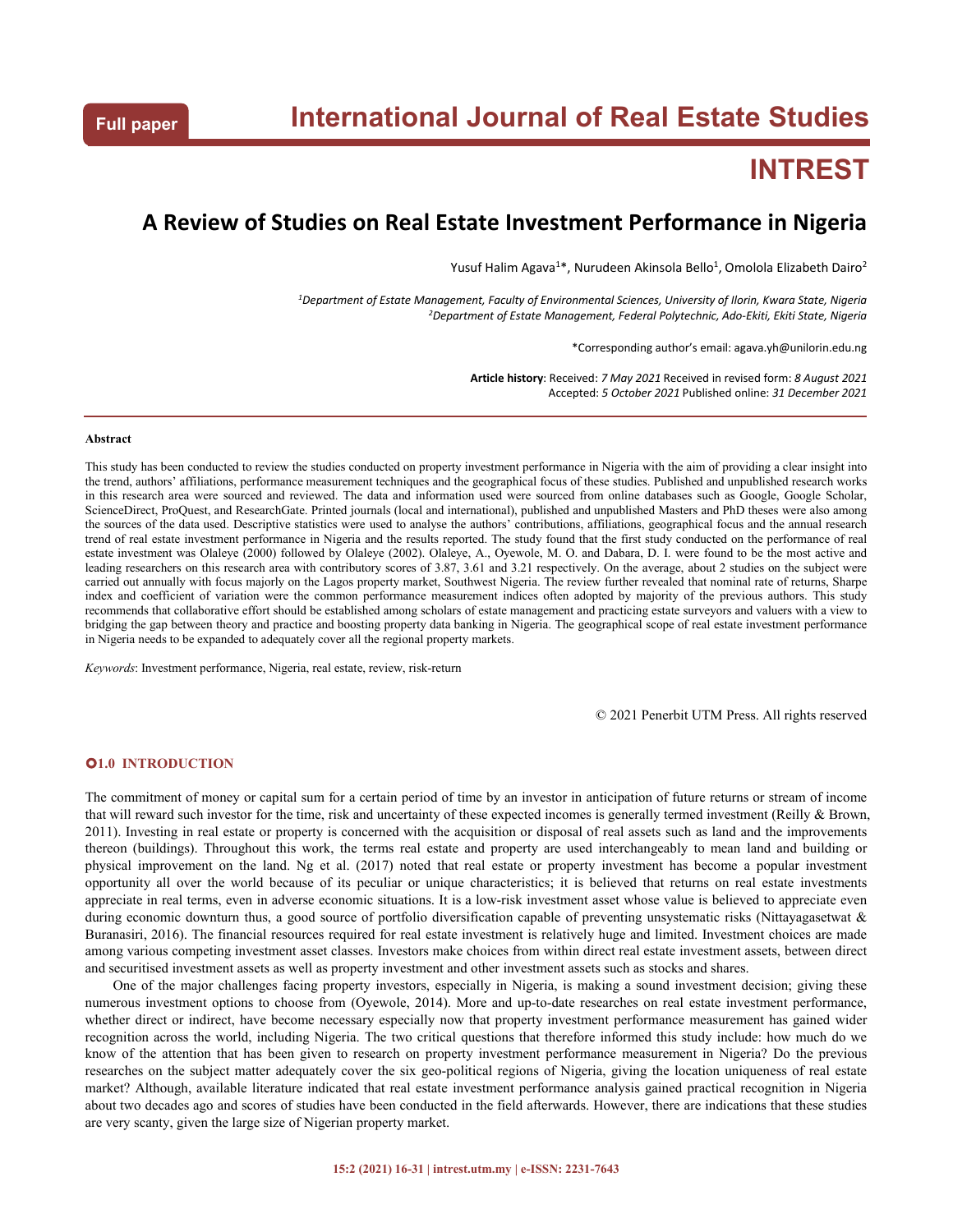#### 17 *Agava et al. / INTREST – International Journal of Real Estate Studies 15:2 (2021), 16-31*

The overall aim of this article is to review notable studies on property investment performance in Nigeria with a view to providing detail insight about the extent of studies done on this subject by researchers in Nigeria. The outcome of this study is equally expected to guide researchers who may be interested in this topical issue as the gap(s) that exist in literature would be established in this study. The specific objectives of this study therefore are to: (1) establish authors' contribution to this research area and their affiliated institutions or organisations in Nigeria (2) examine the subject and geographical focus of establish the trend in research on property investment performance in Nigeria and (4) assess the common performance measurement techniques adopted in previous studies on the topic. The operational definition of trend as used in this study is the number of researches conducted on the topic yearly over the period under investigation (2000-2020). This research report consists of six sections. After the foregoing introductory section is a review of the existing literatures. The study methodology is presented in section three while and section four contains the results of the study. The discussion of the study's findings is presented in section five and the final section is the conclusion and the study's recommendations.

# **2.0 LITERATURE REVIEW**

#### **2.1 The Emergence of Investment Performance Measurement**

This subsection gives conceptual background to performance measurement of investment assets generally and particularly, property investments. The appraisal of the performance of investment portfolio became a matter of concern in the United States (US) during the 1950s and 1960s leading to the first consciously conducted investigation on the subject matter by the Bank Administration Institute (BAI) that subsequently published its findings in 1968 (Finlay & Tyler, 1991). Different methods of investment performance measurement were examined and the BAI's report eventually recommended the use of time-weighted rate of return (TWRR) as investment performance measurement index. The issue of risk measurement was equally examined and the BAI's report recommended that risk be determined by calculating the investment returns' variability over a specified time frame. The BAI's recommendations gained popularity in 1970 throughout the US.

While the BAI's recommendations were popularly adopted in practice in the US, the reverse was the case for the United Kingdom (UK) investment analysts. Rather, in 1970, the Society of Investment Analysts (SIA) in the UK setup a research committee to further examine the issue. The SIA committee's report recommended the use of the use of money-weighted rate of return (MWRR) as against the TWRR even though the merits ofTWRR were acknowledged by the finding of committee. It was a notable step forward in developing a standard framework for investment performance, mainly stocks investment, in the UK. Although, the SIA's committee's report recognised a growing trend for investment by pension funds in real estate but suggested real estate investment be excluded when carrying out performance measurement of investment portfolios. Because there was no major research done to develop a framework that would address the issue involved in real estate investment performance, this sector lagged behind at that time. Kerrigan (2014) identified the factors that hindered the development of real estate investment performance measurement techniques and indices at this early stage to include:

- i. Investing in real estate by pension funds was limited;
- ii. There was dearth of reliable property transaction data;
- iii. Absence of property value index with which to make property investment performance comparison and;
- iv. There was no pressure upon real estate investment analysts to provide performance measurement at the time.

Wolski (2017) observed that the process of real estate performance measurement and analysis requires detailed and continuous examination as there is still much work to be done.

## **2.2 Some Real Estate Investment Performance Studies outside Nigeria**

One of the earliest studies on comparative performance of direct and securitised real estate investment was by Giliberto (1990). The returns on these categories ofreal estate investment were computed and analysed using correlation coefficient to examine the relationship between the two asset types. The findings of the study revealed that a significant relationship existed between direct real estate investment and EREITs. Liow (1997) investigated the performance of listed property in Singaporean property market. Data on stock values from 1975 to 19995 were retrieved from the Stock Exchange of Singapore (SES) and analysed. The Sharpe ratio, Treynor ration, Jensen were calculated for the sample and comparison made between the sample's statistic and the market statistic. Further analysis was done using the Spearman Rank Correlation to examine the consistency of the property companies' return performances for the study period. The correlation metrics of the investment returns between property stocks and market portfolio were computed. The study's findings showed that listed property shares under-performed the stock market. Property companies were equally discovered to perform poorer than the stock market on the basis ofrisk-adjusted return.

Real estate securities performance in developing countries of Asia was critically analysed by Ooi and Liow (2004). The risk-returns of these investment assets were determined from transaction data ofreal estate securities and stocks between 1992 and 2002. The study's findings revealed that the traded property shares in five of the countries investigated under-performed the general stocks. This finding collaborated one of the earlier findings of Liow (1997) that property stocks underperformed the overallstock market in the US for the period investigated. In a study conducted by Boshoff and Cloete (2010), the interrelationship between the performances of direct real estate investment and listed property shares in South Africa was examined. The share prices of listed properties and values of sampled direct real estate investment assets over a 11-year period (1999 to 2009) were collected and analysed using correlation statistic. The finding of the study showed that there was a strong correlation between direct and securitised real estate investment in the study area for the period under assessment. Therefore, the study concluded that securitised property investment is a good substitute for direct real estate investment.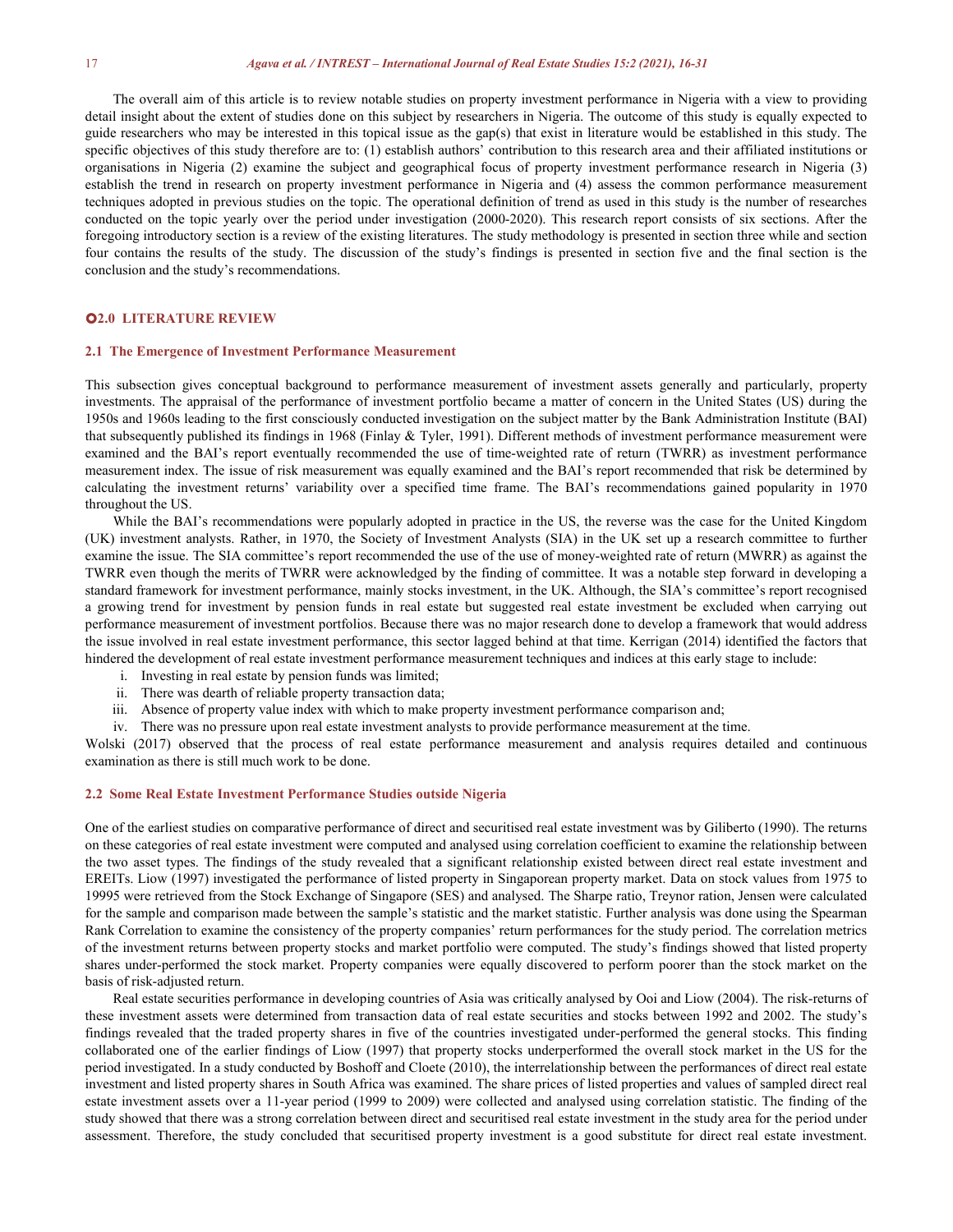Similarly, Boudry et al. (2012) evaluated the relationship between the performance of direct and indirect property investment in the United States. Transaction based indexes were used to determine the correlation coefficient of the two real estate asset classes. The findings of the study indicated a strong relationship between direct and property shares in the study areas.

The relationship that existed between the performance of private and public property investments in Australia, Netherland, United Kingdom and United States property markets was studied by Yunus et al. (2012). Co-integration analysis was carried out using property transaction data ofthese categories of investments. The results of the analysis revealed that there existed long-run integration between privately and publicly traded real estate investment assets in the study areas. Haran et al. (2013) studied the performance behaviours of property investments in selected developed countries. Lead-lag correlation and co-integration models were adopted to analyse the data collected. The outcome of the study indicated that the returns of direct and indirect real estate investments varied and not integrated. This finding was at variance with the findings of Boshoff and Cloete (2010), Boudry et al. (2012) and Yunus et al. (2012). Kerrigan (2014) carried out a study that provided an overview of property investment performance in the United State of America between 1983 and 2012. The authors created CWI (cumulative wealth index) for the assets and compared their total returns. The risk-returns of all the assets were equally determined using the Sharpe and Treynor indexes. The study revealed that equity real estate investment trusts outperformed direct real estate investment on the basis of average annual returns on investment. However, apartment real estate outperformed other assets.

The long-term relationship between direct and indirect real estate property investments as wellas stocks and bonds in Australian property market from 1985 to 2013 was critically analysed by Yong and Pham (2015). The study used Granger's binary variables to investigate the causal and the long-term co-integration relationship between the two assets. The study showed that there isa long-term equilibrium relationship between direct real estate, A-REITs, the general stock market, and long-term interests. Similarly, Kainulainen (2015) studied the long-term and short-term interrelationships between listed real estate and direct real estate, and the Finnish stock market. Using quarterly data from 1992 to 2014, Johnson Co-integration and Granger Causality Test were used to analyse the dynamic short-term and long-term relationships between assets. The results show that there isno long-term co-integration relationship between the direct real estate sector and the stock market. However, securitised real estate was found to have a long-term relationship with the stock market.

In addition, Kampamba and Nnang (2016) conducted a study comparing return on real estate investment with return on capital investment to provide potential investors in Botswana with information on the performance of direct and securitised real estate investments. Data was analyzed using statistical measures of variation (mean, variance and standard deviation) and qualitative data was analysed using content analysis. The results of the study showed that the return on investment in real estate was higher than that of stocks and shares. In conclusion, it is worth noting that most of the literatures reviewed above have one thing in common: Compared with the Nigerian economy, they are research conducted in a more advanced economy whose property markets are more mature than the Nigerian real estate market. Therefore, it may imply that the results or findings of these studies may not be adequate to judge the performance of real estate investment in Nigeria. The studies conducted in Nigeria on the subject matter are reviewed in the next subsection.

#### **2.3 Review of Previous Studies on Real Estate Investment Performance in Nigeria**

In the Nigeria, some research efforts have been made in the area of real estate investment performance. As earlier mentioned, this study is anchored on the previous researches on the performance of real estate investment in the Nigeria. In this subsection, previous studies on performances of real estate investment in Nigeria are reviewed under four major sub-themes as follows: (a) Studies that compared the performance of direct real estate investment assets (b) those that compared direct and indirect (securitised) real estate investment performance and non-property stocks or shares performances (c) comparative studies of the performance of indirect real estate and non property stocks (d) non-comparative studies ofreal estate investment performance.

#### **2.3.1 Studies that Compared Performance of Direct Real Estate Investment Assets in Nigeria**

Some studies have been conducted in Nigeria that examined the comparative performance of direct real estate investment within and between towns or cities. One of such studies was Mfam and Kalu (2012) which examined the return and risk attributes ofresidential and commercial real estate investments in Calabar, Southeast Nigeria. Data on rental and capital values of the sampled properties were collected and analysed using time weighted mean. Return and risk of the investments were determined over the study period of 17 years. The results revealed that commercial properties performed better than residential properties on the bases of return and risk during the period under assessment. A comparative analysis of the performance of residential and commercial real estate investments in Ilorin was conducted by Oyewole (2013). This study covered the period 2000 to 2011; focusing on average return, risk-adjusted return, earnings growth and capital appreciation. The results showed that retail commercial real estate investments outperformed residential real estate investments with an average annual return of 14.2% and 11.8% respectively. This result is in agreement with that of Mfam and Kalu (2012).

Dabara et al. (2014) analysed the return and risk characteristics of office and retail property investments in the city of Osogbo using a survey research methodology. Data for the study were retrieved from all the valuation firms in the study area and used to determine the income, capital and total return on investment of the sampled commercial properties. Data were further analysed using weighted mean and standard deviation was used as a risk measure. The results showed that investments in commercial properties in the study area offer a positive rate of return ranging between 3.12% and 34.35% while the corresponding risk fluctuated in the range of about 1.50% to 10.11%. Similarly, Udoekanem et al. (2014) examined the investment performance of office spaces in the commercial property market in Abuja metropolis. Rental value data from 2001 to 2012 were collected from firms of practicing estate surveyors and valuers in Abuja. The main finding of the study was that the annual office building rental growth rate in Abuja during the period ranged between 8.3% and 11.97%, with Wuse district recording the higher annual rental growth rate. Based on the calculated coefficient of variation, the risk of achieving this ratio in Wuse was relatively low. Ade (2015) assessed the performance of residential properties in Ado Ekiti. From the survey, the capital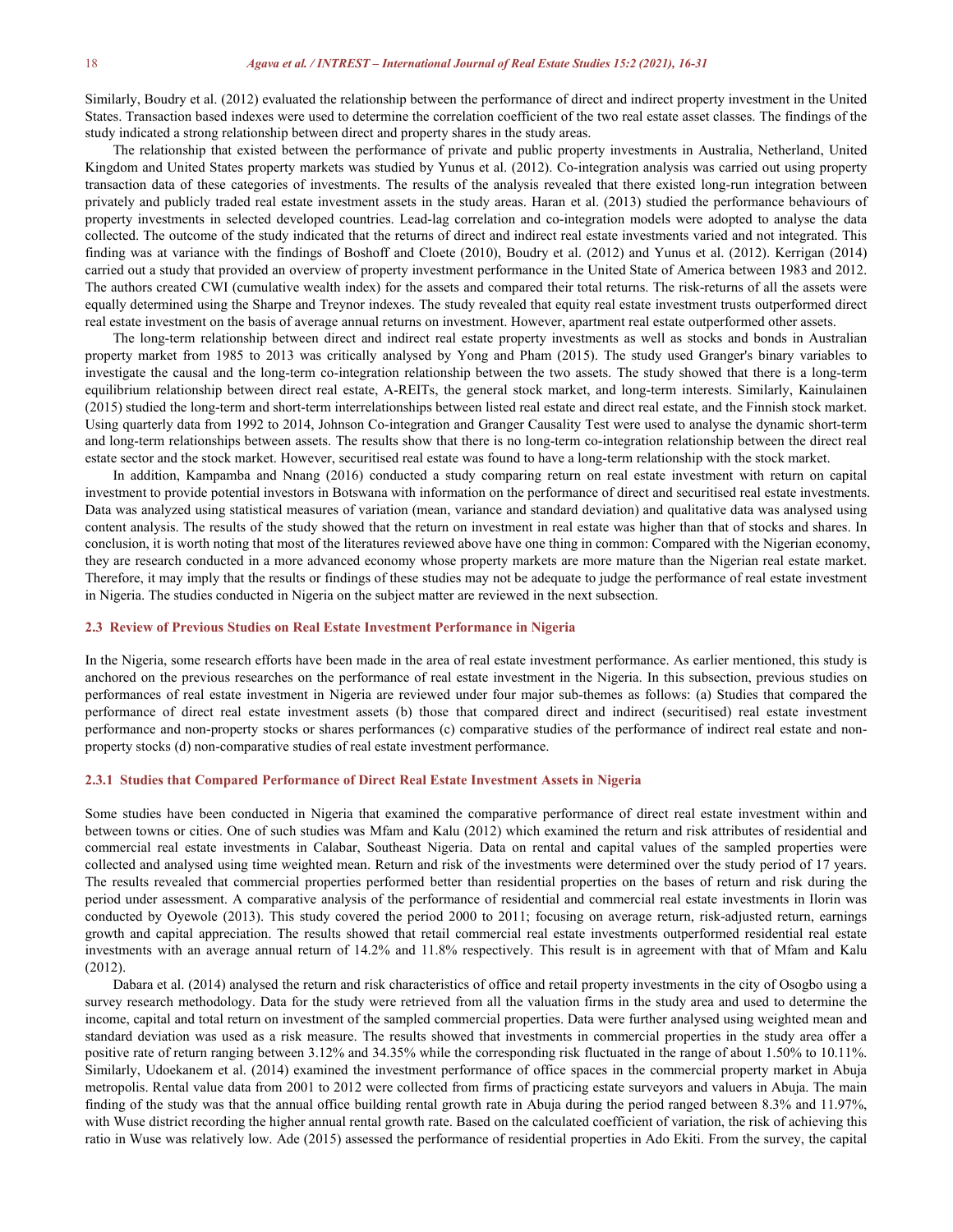value, rental value and return on investment of apartments in the selected areas of Ado Ekiti were established during the period of 2008 to 2014. The research result shows that residential real estate investments in GRA, Adebayo and Ajilosun generate the highest growth in rental and capital values while investments in residential real estate in Ajebandele, Basiri and Housing Oke Ila showed lower returns.

At the regional level, Bello et al. (2018) conducted a comparative study of hotels and commercial property investments in the southwestern region of Nigeria. The investment characteristics of hotel and other commercial properties were analysed through the measurement of their performance on the basis oftheir occupancy rates. The research result showed that commercial properties and hotels behave similarly on four of the variables measured and differently on the remaining eight variables. The study also shows that there is no significant difference in the occupancy rate of commercial and hotel investment properties, as demonstrated by the Kolmogorov Smirnov two-tests. The study concluded that investing in hotel can be a more attractive and better investment, as evidenced by its short-term prepaid features and dynamic response to economic conditions when compared to investment in commercial properties. A comparative assessment of the performance of commercial and residential property investments in the city of Onitsha, Anambra state between 2007 and 2016 was researched by Udobiet al. (2018). Performances on the bases of annual return on investment and the risk levels were examined. The research data covers the rent and capital value of the residential and commercial property investments sampled. The data gathered were used to determine the average returns on investment while standard deviation and coefficient of variation were used to determine the risk levels. The results showed that commercial property outperformed residential property investments over the period of the study while on the other hand, residential property investments performed better on the basis risk-to-return profile. Obinna et al. (2018) looked at the performance of commercial property as an investment vehicle in Nnewi, Anambra State between 2006 and 2010 and 2011 to 2015 were determined and a comparison of the two periods was made. The study hypothesized that there was no significant difference in the return performances ofshops, offices and warehouses in the town of Nnewi. However, the finding of the study showed that there were significant differences in the performance of shops and warehouses between the selected locations in the study area. A similar study was conducted by Mbah and Udobi (2019) to examine the comparative performance of commercial and residential property investment in Awka in Anambra state with relative to risk and interrelationship between 2008 and 2017. Mean returns, standard deviation and covariance were used to assess the performance of the sampled real estate investments in the study area. The results of the study indicated that investing in commercial property was better than investing in residential property. The study's finding was in consonant with Udobi et al. (2018) and Obinna et al. (2018).

The performance of residential and commercial property investments in the city of Enugu from 2010 to 2017 was conducted by Diala et al. (2019) and Nissi et al. (2019). Rental and capital value data for these properties over the eight years were collected from the estate firms in the study area. The collected data were analysed using the mean return, standard deviation and coefficient of variation to obtain the return and associated risk forrespectively. The results showed that commercial property investments performed better than residential property investment for the period investigated. A similar study was conducted by Mbah and Udobi (2019) to investigate the relative performance of residential and commercial property investments in Awka, Anambra state between 2008 and 2017. Mean return, standard deviation and covariance were used to evaluate the different performance levels of property investments in the study area. The results of the study revealed that investing in commercial property was better than investing in residential property in Awka.

In Enugu, comparative studies ofresidential and commercial property investment performances from 2010 to 2017 were conducted by Diala et al. (2019) and Nissi et al. (2019). Data on the rents and returns on capital of these properties over the eight-year period were collected from the two estate firms in the study area. Arithmetic mean returns, standard deviations and coefficient of variations were computed from the data collected for the period. The study found that commercial property investments performed better, both on the bases of returns and risk, than residential properties in the study area. A similar study was conducted by Mbah and Udobi (2019) to examine the performance of residential and commercial property investment also in Awka in Anambra state with respect to investment returns and the associated risk within the period of 2008 and 2017. Mean returns, standard deviations and co-variance statistics were used to evaluate the performance of these categories of real estate investment within the study area. The findings of the study indicated that investment in commercial property performed satisfactorily better than investment in residential property. The findings of the study were in consonant with Udobi et al. (2018) and Obinna et al. (2018).

The performance of residential property investment in Lagos State was assessed by Okonu et al. (2019), using 1004 residential estate as a case study. The data, which were retrieved from the managing company for the period from 2010 to 2017, was analysed and the return-to-risk ratio determined. The research results showed that the risks associated with different apartments are high and there was a high relationship between returns accrued to the apartments. A more elaborate study the performance of commercial and residential property investments was carried out by Osa and Ekenta (2019). The study focused on the investment performance of residential and commercial properties in Lagos and Port Harcourt. The study samples were drawn from Victoria Island (Lagos) and New GRA (Port Harcourt) from which rental and capital value data from 2011 to 2017 were collected and analysed. The study adopted a cross-sectional survey design and questionnaires were used to collect rent and sales value data from practicing estate firms. The geometric mean returns for the property were calculated and the risks for achieving these returns were determined using standard deviations and coefficient of variations. Performance indicators computed revealed that commercial property investments in Victoria Island Lagos and New GRA Port Harcourt outperformed residential property investments and are also less risky. The trend in the performance of commercial and residential property investments in the southeastern Nigeria was examined by Awa et al. (2020) using Aba, Abakaliki and Owerri as case study. The study developed a forecast model for future rental and capital values determination in the selected cities. Annual rental and capital value data were collected through a questionnaire survey of these property investment classes. Regression analysis was used to model rental and capital value trends in the study areas. The outcome of the study revealed that while properties in Abakaliki recorded the highest annual rental growth rate, Owerri recorded the highest capital growth rate for the period under assessment. The study concluded that the growth trend in rents was high for all types of properties in the study area, except for Owerri, where the growth in capital value was greater than the growth in rental value for all types of real estate types.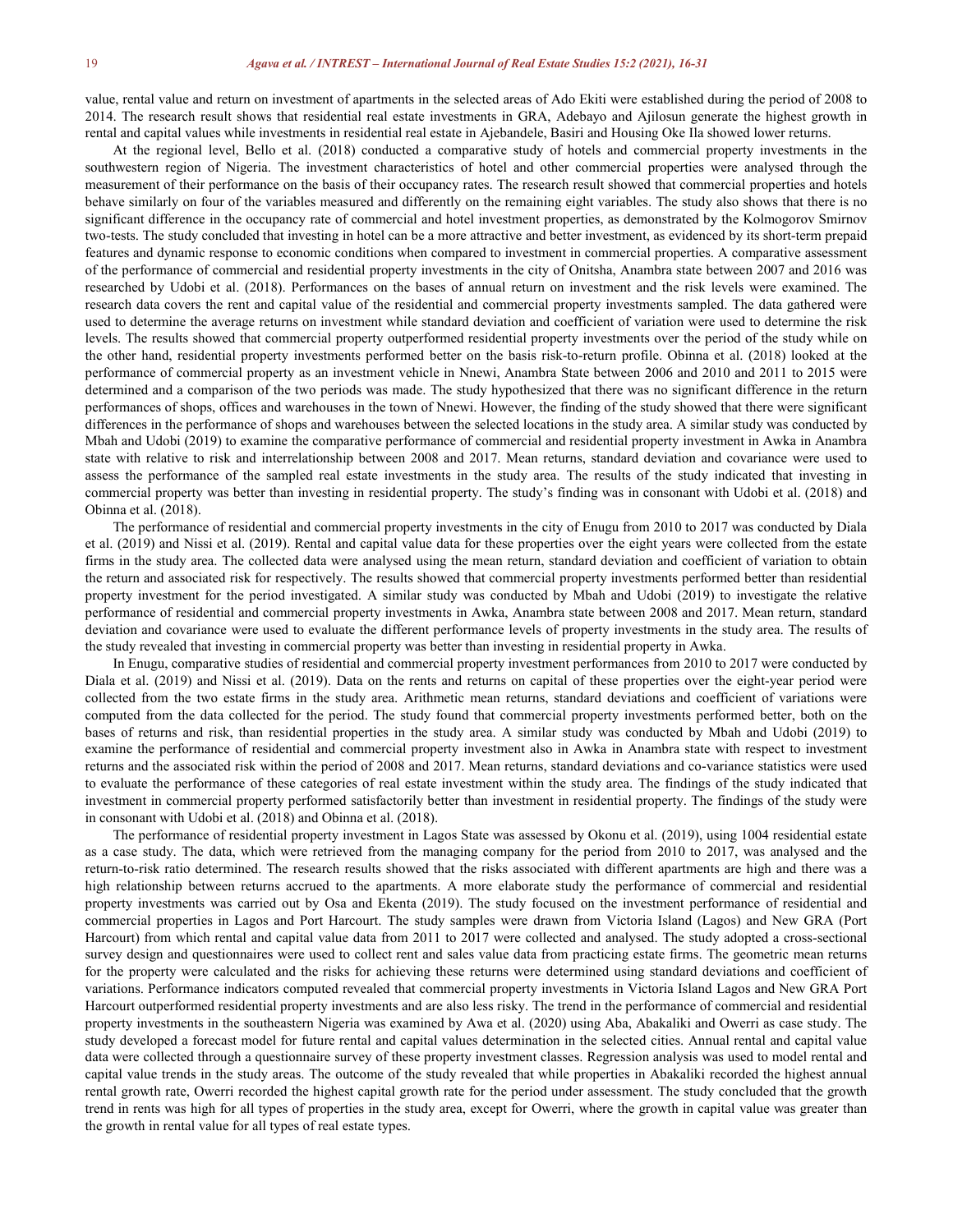## 2.3.2 Comparative Studies of the Performance of Direct and Indirect Real Estate Investments and Investment in Non-Real Estate **Shares or Stocks in Nigeria**

Studies around the world have shown that direct property investment underperforms securitised real estate, stocks and shares on nominal return basis but outperforms in terms of return-to-risk basis. This characteristic of direct real estate investment has accorded it a wider acceptability by risk-averse investors around the world. To examine this fact, Bello (2003) conducted a comparative analysis of the performance of residential property investments in Lagos and common equity investments. The relative performance of these investment assets was examined by measuring the average annual return, risk-adjusted return and capital growth. The results of the study indicated that investment in common stocks outperformed residential real estate investments in terms of absolute return. The results ofthe study also revealed that the risk associated with residential property investment was lower than that of common stocks. According to Oyewole (2006), while securitised real estate investment performed better in terms of returns and capital growth, direct real estate investment performed better on the basis ofrisk-return. This was the outcome of the study conducted to compare the performance of direct real estate investment in Lagos and the shares of UACN Property Development Company during the period from 1999 to 2004. The performance indexes used were average return on investment, income and capital growths, Sharpe Index and coefficient of variation. The performance of property investments compared to stocks orshares from 2001 to 2007 was examined by Olaleye et al. (2010). The average annual rate of return on investment of the selected assets was computed. Investment risk was determined using standard deviation. The findings of the study suggested that property investment performed better than stock or shares of other assets traded on the Nigerian Stock Exchange for the period under investigation. They equally showed diversification potentials which investors of a mixed asset portfolio can take advantage of. Similarly, Bello (2012) analysed the risk and return performance of commercial property investment in southwestern Nigeria. Samples for the study were drawn from Lagos, Ibadan and Abeokuta property market and selected stocks from the NSE for the period 2000 to 2009. The inflation hedging and diversification potentials of these investment categories were examined. The research's findings showed that the average return of all selected stock market investments is higher than that of commercial property investment. In terms ofrisk, commercial property investment exhibited a lower risk than stocks. However, it was found that investing in stocks offers a better hedge against inflation than commercial property. Contrary to what seems to be a popular claim in literature that real estate isthe best hedge against inflation, this study suggested that real estate may not be the best hedge against inflation after all.<br>Udobi et al. (2013) had studied the performance of property investments in Onitsha compared to investment in bank shar

over the period 2000 to 2010. The average annual yield on investment was calculated while the risk level of investment was determined through standard deviation and coefficient of variation. This study found that, based on the calculated performance indicators, investing in real property is saferthan investing in bank stocks though with lower yield. In similar studies, Dabara et al. (2015) and Dabara et al. (2016) examined the investment performance of securitised and direct realestate investments in Gombe state compared to selected financial assets in Nigeria between 2005 and 2014. The data collected were used to calculate the average annual total returns on both asset and portfolio and their corresponding risk levels determined. Weighted mean, Pearson Product Moment correlation and ordinary least square regression were the analytical statistics adopted. The results of the analysis showed that investing in direct real estate yielded the highest return as well as the highest level of risk during the period of assessment. The study equally revealed that only direct real estate investment demonstrates the existence of diversification potential. Oyewole (2014) carried out similar study but on the performance of direct and securitised property investments in Lagos. The historical data collected through questionnaire survey was used to compute the average annual return on investment from 2000 to 2012. The total return for each type of property investment was analysed using the mean return, standard deviation, coefficient of variation and Sharpe Index. The research found that securitised real estate investments performed better than direct property investments on a nominal basis. However, direct real estate investments perform better in terms of return-to-risk returns as measured through Sharpe Index.

Ekemode and Olaleye (2016) conducted a study to compare the relative performance of indirect and direct property investments in Lagos. The average annual total returns on these investment properties were determined from the rental, capital and equity values collected for the period 1999 to 2014. To examine the volatility of the property market, the study period was sub-divided into short- and mediumterm periods. The study found that property stocks outperformed unsmooth direct real estate on a risk-return basis. Adeogun et al. (2017) studied the comparative performance between private property investment in Abuja and investing in property shares to find out if the two property investment options are better substitutes or not. The study analysed the collected data and the results of the study showed that investing in property shares was riskier than investing in private real estate. There was equally a strong and positive correlation between property shares and private real estate investments. This indicated that the two types of property investment were good substitutes. The finding of this study was in consonantwith the finding of Oyewole (2014) but at variant with Dabara et al. (2015) and Dabara et al. (2016). Similarly, Nwokenkwo et al. (2019) analysed stock market performance and investments in residential real estate in Bida, Niger State. Purposive sampling technique was adopted with regards to data collection. The data were used to determine the return and risk performances ofthe assets. The study further assessed the relationship that existed between the return on investment of residential property and stocks. The study found that the highest average yields were 5.22% and 7.36% and the lowest was 3.43% and 3.05% for 2-bedroom and 3-bedroom apartments respectively, varying by location in the study area, while the returns on selected stocks positively correlated with the yields on residential real estate on the basis of average yield and risk-to-return.

#### **2.3.3 Studies on Performance of Indirect Real Estate versus Investment in Stocks in Nigeria**

The first notable research in this subject area was Amidu and Aluko (2006). The study examined the performance of listed properties and construction companies in Nigeria between 2001 and 2005. The Sharpe Index was employed to determine the performance of the companies included in the study. The results showed that both listed construction companies and property companies underperformed stocks on the basis of average yield and risk. However, both offer an opportunity for portfolio diversification as indicated by weak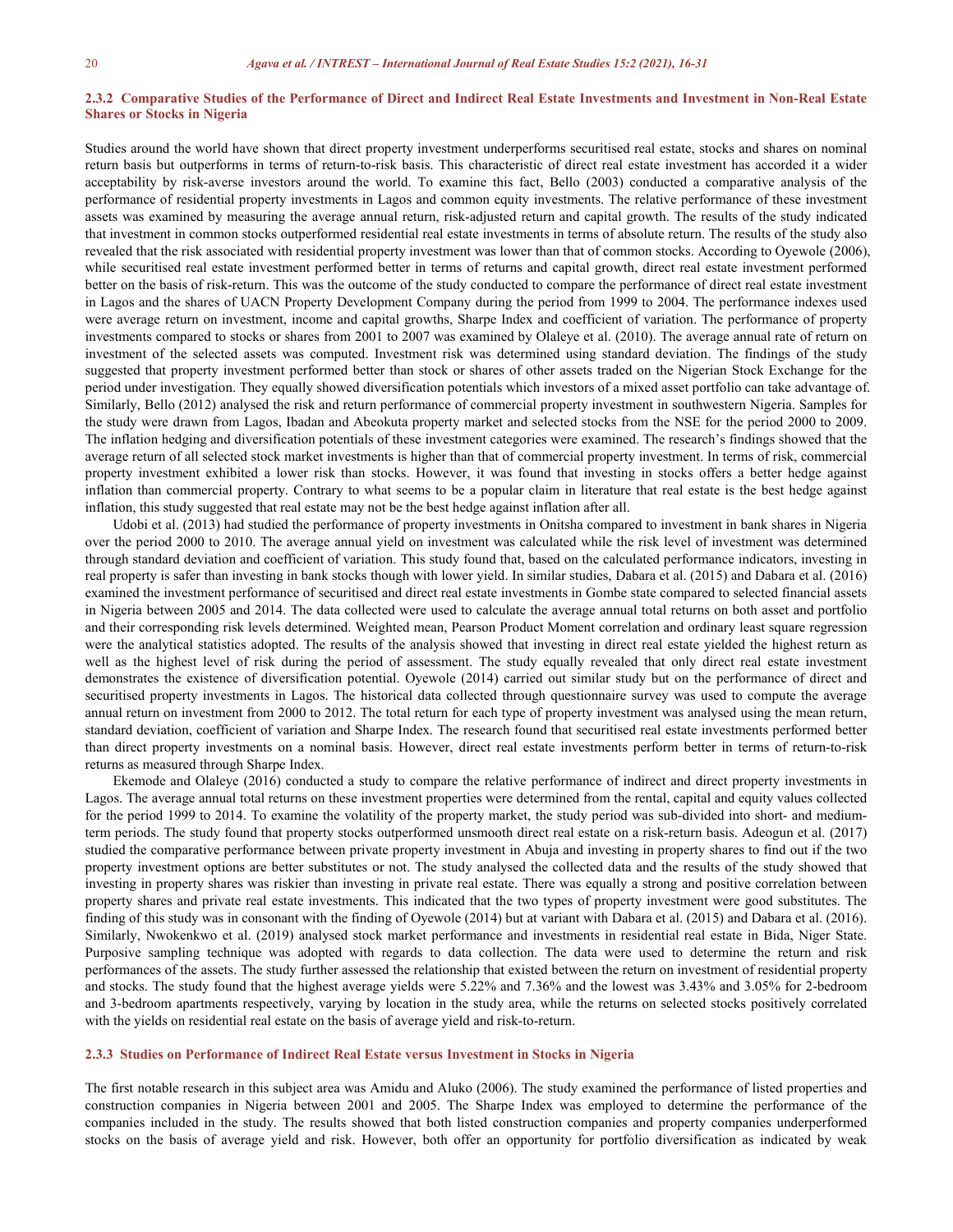correlation between the assets. Amidu et al. (2008) extend the work of Amidu and Aluko (2006) by examining the performance of property shares and other assets traded on the Nigerian Stock Exchange. The annual opening prices, closing prices and dividends of the listed companies in the sample as well as data on the All Stocks Index (ASI), the CPI and returns on 90-day T-Bill for the period 1999-2005 were the data obtained and analysed using Regression and Sharpe ratio. The study found that while property outperformed the market on a nominal basis, it underperformed the market on a return-to-risk basis. However, property share did not provide a good hedge against inflation and does not correlate to the stock market. The results of the study further implied that real estate security is not a good substitute for direct investment in real estate even if it presents qualities of diversification.

The performance and diversification potential of property stocks in Nigeria were investigated by Emele and Umeh (2013) using samples of property stocks and other selected common stocks from 2003 to 2009. Mean variance and correlation analysis were employed to examine the correlation of property stocks with other common stocks. The result indicated a positive correlation between property stocks and common stocks showed that property equities did not perform better than other stocks and also property stocks did not offer diversification benefits. Ayodele and Olaleye (2015) examined the risk-adjusted performance of public real estate and other assets in the Nigerian investment market with an emphasis on downside risk. A quarterly return analysis from 2000 to 2013 was carried out. The study analysed the downside risks of securitised real estate and other investment assets in emerging African economies with specific reference to the Nigerian market. It compared the results obtained from the standard deviation and the downward deviation as well as the Sharpe ratio and the Sortino ratio. The study found that listed real estate stocks outperform other asset classes in terms of return, while other assets outperform listed real estate stocks in terms of risk on the basis of downside risk values. Comparing the excess returns to the risks; as measured by the Sortino ratio, the result indicated that equities, followed by listed real estate values, underperform other assets; while debentures outperformed other assets.

In addition, a comparative assessment of the performance and diversification benefits of real property and other selected stocks in Nigeria was carried out by Ekemode and Oyewole (2017). Data used for the study included monthly capital returns of real estate stocks and other selected individual securities traded on the Nigerian Stock Exchange. The share values of UACN Property Development Company were retrieved and analysed. Other selected equities included in the study were: 7UP, Berger Paints, Evans Pharmaceutical, Flour Mill, Guarantee Trust Bank, Julius Berger, Nigeria Breweries, Nestlé, Okomu Oil and Total Petroleum. Each of these stocks represents each sub-sector of the NSE. The opening and closing prices of the asset were obtained from daily price list published by the Nigeria Stock Exchange for a period of 10 years, from January 2004 to December 2014. These prices were converted into capital returns, using holding period return analysis. The relationship between each individual asset/stock was paired and the real estate stock examined using correlation analysis. The results of the study showed that real estate stocks present stable and favorable returns that can compete with other investment options on the Nigerian stock market on a risk-return basis.

Umeh and Okonu (2018) examined the contribution of real estate to the performance of the Nigerian Pension Fund's mixed asset portfolio to provide investment decision-making guidance for institutional investors and portfolio managers. The data for the study were collected from the annual and quarterly reports of the Nigerian Pensions Commission over a 10-year period from 2007 to 2016. The return on investment as well as the performance of different asset classes was calculated using Markowitz's performance measure. The results of the study show that returns from real estate have a weak negative correlation with returns from ordinary shares, private equity, cash and other assets, and foreign investment. The analysis also showed that returns on property investments have a low positive correlation with returns on government securities, and open and closed funds. It is worth noting that the conclusions of the studies reviewed in this sub section vary widely. However, most of the findings of the reviewed studies have generally shown that securitised real estate investments behaved partly as a direct real estate investment and partly as investment in other stocks and shares.

#### **2.3.4 Other Related Studies on Performance of Real Estate Investments in Nigeria**

The first known study on the performance of real estate investments in Nigeria was Olaleye (2000) titled "*A study of property portfolio management practice in Nigeria*". This study used measures of return, standard deviation and Sharpe Index as performance measures. The study found that while portfolios in Ikeja outperformed government securities, the portfolios in Yaba district performed below the investor's target rate. The inflation-hedging characteristics of residential property investment in Gombe state was examined by Dabara (2015). The study adopted a survey approach to obtain key data of rental values of residential properties from valuation firms in the study area. These data were then converted to total returns. The secondary data used for the study included the consumer price index (CPI) as proxy for real inflation and yields on 90-day Treasury bill forthe period from 2003 to 2012. Unexpected inflation was calculated as the difference between actual inflation and expected inflation. The three datasets were tested for PhillipPerron unit root and ordinary least squares regression analysis carried out. The study found that the inflation hedge performance of residential property investments in Gombe provided a partial hedge against inflation. Expected inflation provides complete hedging while unexpected inflation provides perverse hedge. Olanrele et al. (2015) examined the performance of Nigeria Real Estate Investment Trust (N-REIT) against index calculation and risk-adjusted return. The study assessed the performance of N-REIT using the Nigeria All Share Index (ASI) as a benchmark. The study adopted a quantitative analysis offinancial data related to stock trading and stock trading of REITs on the Nigerian Stock Exchange for the period July 2010 to June 2014 to construct the weekly index. The finding of the research showed that the Nigeria REIT Index is valued at almost constant lower than the All Stocks Index, reflecting the underperformance of risk-returns. The N-REIT is also considered a low-cap REIT and has seen a decline in capitalisation.

The work of Udoekanem et al. (2015) which examined the dynamics of office rents for commercial properties in Minna. Data on the rental value of office spaces were obtained from estate firms operating in the area during the period 2001-2012. Key factors responsible for the change in office rents in the commercial property market in Minna are real GDP growth and vacancy rate. The performance of N- REITs in Nigeria was assessed by Olanrele (2016). Data on yields on N-REITs were computed and principal component analysis and correlation statistics used to further analyse the collected data. The research found that N-REIT outperforms the market and offered low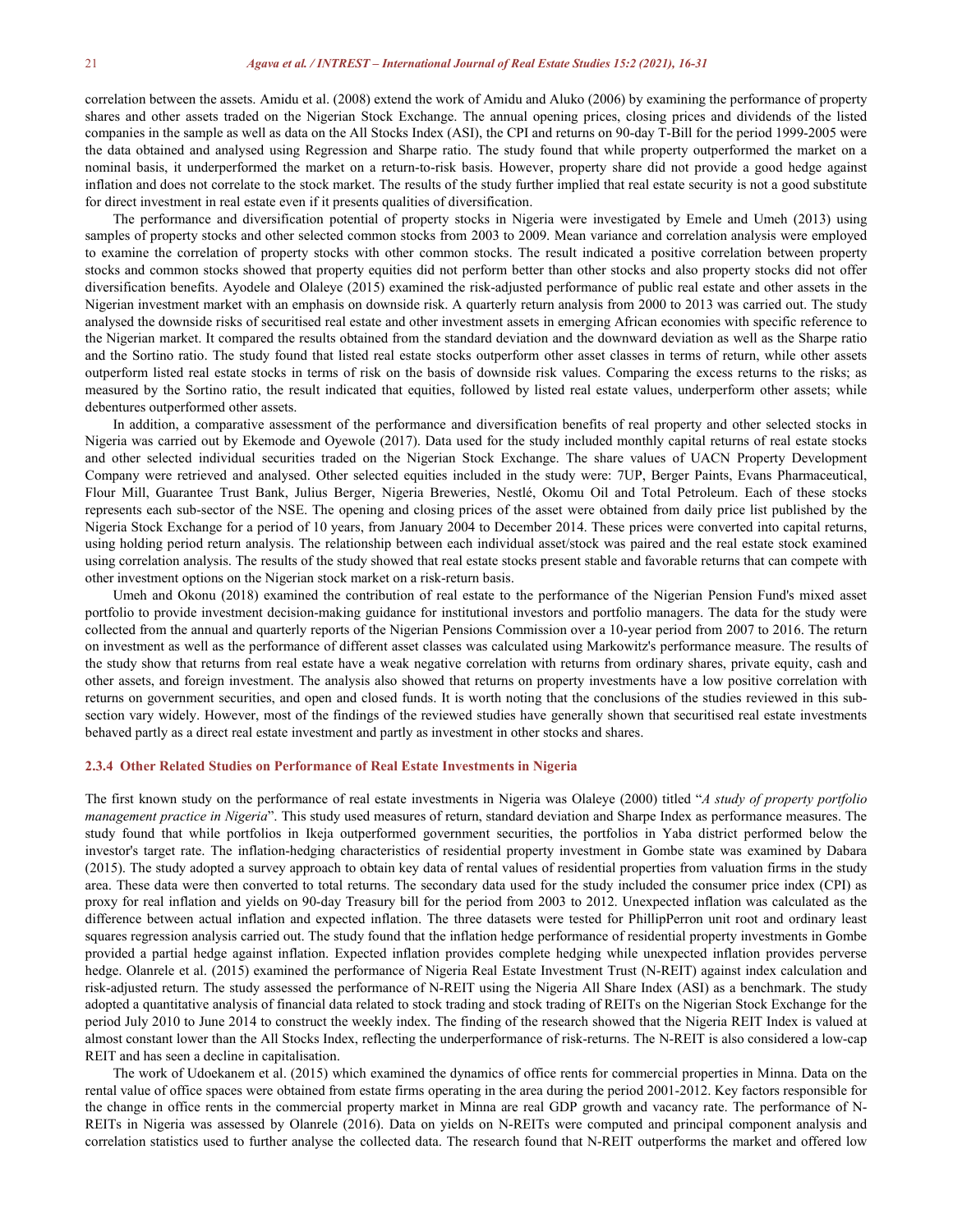returns. From the literature reviewed in the above subsections, it is evident that most of the previous studies on the performance of real estate investments have mainly focused on the real estate markets of western and eastern Nigeria. Additionally, no previous study has used the modified Sharpe ratio as a remedy for the non-normality characteristics of real estate transaction data distribution. This violated an important assumption (the data should be normally distributed) to apply such performance measurement techniques such as standard deviation and the traditional Sharpe ratio. The non-normality the distribution of real estate return data has been debated. This question has been addressed by plentiful prior studies such as Byrne and Lee (1997), Lizieri and Ward (2000), Young et al. (2006) and Young (2008) as they have shown that real estate returns tend to be unusual.Amédée-Manesme et al. (2017) also asserted that real estate returns generally exhibit negative skewness and a fat tail indicates leptokurtosis.

#### **2.4 Investment Performance Measurement Techniques**

Twenty-eight techniques of measurement were identified based on the literature that were reviewed and presented in Table 1. Each of these measures may be applied to determine the various indicators or indices of performance measurement. These techniques can be grouped into four categories as follows:

- (i) **General measures and measures ofreturn**: investment returns can either be income or capital return. Income returns from real estate investments are usually in the form of rent received periodically by the lessor or landlord. Capital returns result from the appreciation of property values over a given period during an investment life cycle.
- (ii) **Measures of risk**: In his pioneering work on 'Modern Portfolio Theory', Markowitz viewed investment risk as the likelihood that the actual returns would be less than the investor's expected return. Whereas there seems to be a general consensus to this definition, the measure of risk has been debated resulting to several methods of risk measurement such as variance, mean deviations and standard deviation.
- (iii) **Combined measures of return and risk**: The two major classification return and risk performance of investment are reward-to variability measures and reward-to-volatility measures. These measures include coefficient of variation, Sharpe Ratio, Jensen Ratio, and Treynor Ratio.
- (iv) **Measures of the degree of diversification**: The practice investment diversification involves the combination of assets that are not correlated in a portfolio with a view to spreading risks. They include portfolio balance, and measure of portfolio efficiency and effectiveness of portfolio diversification. An assessment of the adoption of these techniques for analysing real estate investment performance by the previous researchers is one of the objectives of this study. The outcome is presented in section 4 of this report.

| S/No.           | Performance Measurement Techniques              |  |  |  |  |
|-----------------|-------------------------------------------------|--|--|--|--|
|                 | <b>General Measures and Measure of Returns</b>  |  |  |  |  |
| 1               | Income yield on cost                            |  |  |  |  |
| $\overline{2}$  | Income yield on value                           |  |  |  |  |
| $\overline{3}$  | Efficiency of income collection                 |  |  |  |  |
| $\overline{4}$  | Rate of income appreciation                     |  |  |  |  |
| $\overline{5}$  | Rate of growth in full rental value             |  |  |  |  |
| 6               | Implicit rate of rental growth                  |  |  |  |  |
| 7               | Reversionary potential                          |  |  |  |  |
| $\overline{8}$  | Rate of capital appreciation                    |  |  |  |  |
| 9               | Time-weighted total return                      |  |  |  |  |
| 10              | Money-weighted total return                     |  |  |  |  |
| 11              | Internal rate of return                         |  |  |  |  |
| 12              | Financial management rate of return             |  |  |  |  |
|                 | <b>Measure of Risks</b>                         |  |  |  |  |
| 13              | Historic risk factor                            |  |  |  |  |
| 14              | Variance                                        |  |  |  |  |
| 15              | Downside semi-variance                          |  |  |  |  |
| 16              | Downside real variance                          |  |  |  |  |
| 17              | Standard Deviation element of systematic risk   |  |  |  |  |
| 18              | Standard Deviation element of unsystematic risk |  |  |  |  |
| 19              | Beta coefficient                                |  |  |  |  |
|                 | <b>Combined Measure of Return and Risk</b>      |  |  |  |  |
| 20              | Coefficient of Variation                        |  |  |  |  |
| $\overline{21}$ | Sharpe Ratio/index                              |  |  |  |  |
| 22              | Sortino Ration/index                            |  |  |  |  |
| 23              | Modified Sharpe Ratio/index                     |  |  |  |  |
| 24              | Treynor Index                                   |  |  |  |  |
| 25              | Jensen Index                                    |  |  |  |  |

#### **Table 1** Investment performance measurement techniques (Source: Adapted from Finlay and Tyler, 1991)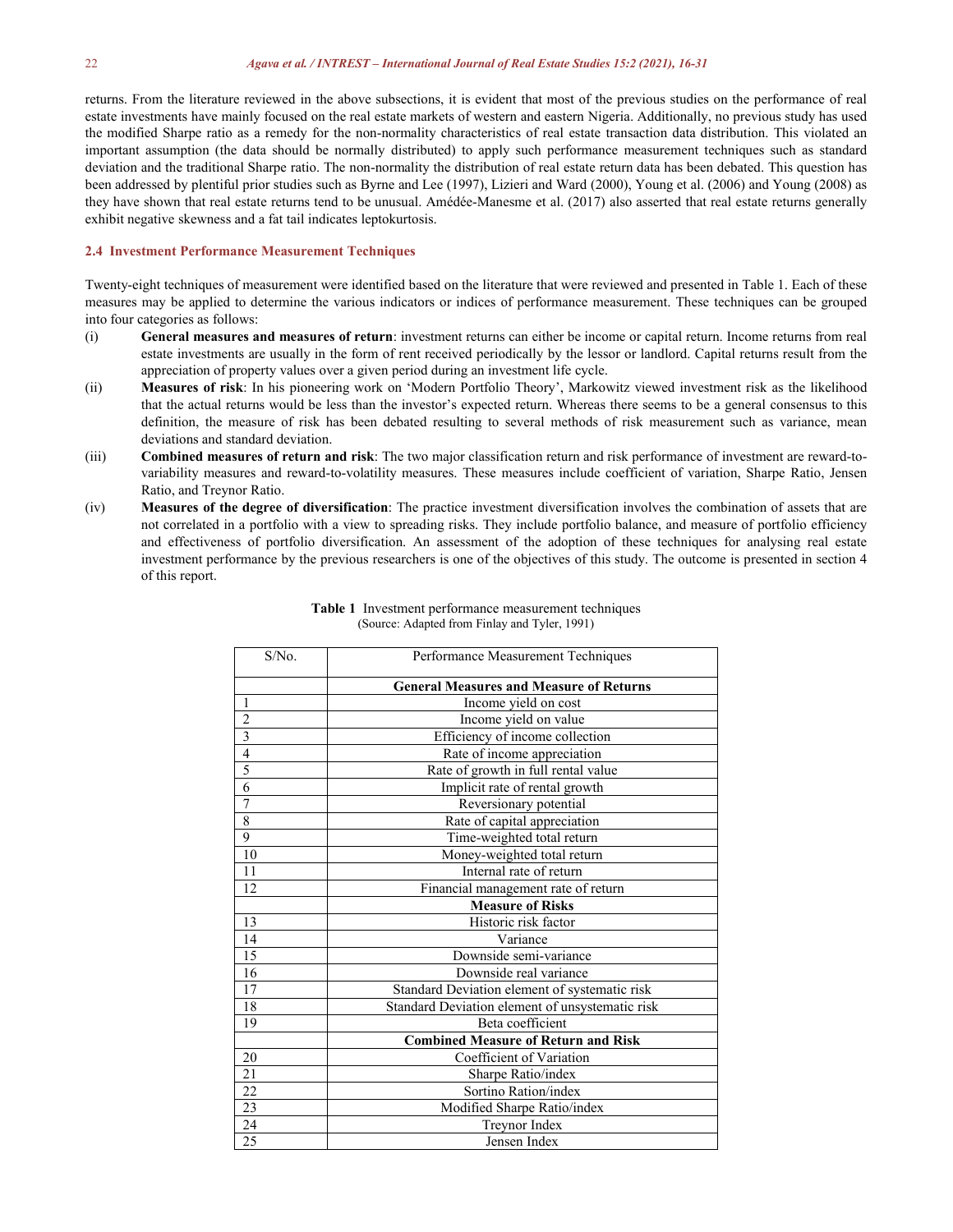| Measure of the degree of Diversification    |
|---------------------------------------------|
| Portfolio balance                           |
| Correlation coefficients                    |
| Effectiveness/efficiency of diversification |

# **3.0 METHODOLOGY**

The major objective of this study is to: establish the contributions of the authors to this area of study and their affiliated organisations or institutions in Nigeria; review the subject and geographic focus of studies on real estate investment operations in Nigeria; establish trends or frequencies of studies on property investment performance in Nigeria and assess performance measurement techniques applied in previous studies on the subject. The research methods of Darko and Chan (2016) and Abidoye and Chan (2017) were adopted for this study. Abidoye and Chan (2017) reviewed the adoption of hedonic price modeling for property valuation in Nigeria. Their methodologies are considered suitable for this study and were therefore employed here. The data used for this study are purely secondary. These are data and information from published and unpublished studies on the performance of property investment. Published and unpublished studies in this area of study were retrieved and reviewed. The sources of these data and information are higher institution libraries and online databases such as Google Scholar, ScienceDirect, ProQuest, and ResearchGate. There are also print journals (national and international) as well as published and unpublished Master's and doctoral theses. For online searches, keywords such as 'real estate, property, 'investment performance,' performance measurement, 'investment performance analysis' and 'Nigeria' were used for research. A data search framework for this study is shown in Figure 1. In order to be able to identify the pioneering researchers in this subject area, the start year of search was left opened while the end date was pegged to year 2020 which is the year of this study.<br>Upon completion of the search, a total of thirty-nine (39) published studies and two (2) unpublished studies in Nigeria were

reviewed and analysed. Of the studies retrieved, two (2) of which were edited in the conference proceedings, thirty-six (36) were peerreviewed journal articles, one (1) published PhD thesis, and two (2) unpublished master's theses were retrieved, bringing the total to forty one (41) studies that met the selection criteria asshown in Figure 1. Undergraduate research projects were excluded from the study because the authors perceived the lack of rigor in their approach to research as well as their narrow scope. The characteristics of these articles such as author, author affiliation, annual publication trends, and target research areas were analysed with the aid of descriptive statistical tools. To assess the author's contributions and the author's relationship to the topic, the procedure of Abidoye and Chan (2017) was adapted. In this way, the authors' contribution was determined by allotting a value of "1" to single authored study, '0.6' to first author and '0.4' to the second author for an article with two authors and so on as contained in Table 2. There is no distinction between research types or articles in term of scoring.



**Figure 1** Research framework (Source: Adapted from Abidoye and Chan, 2017)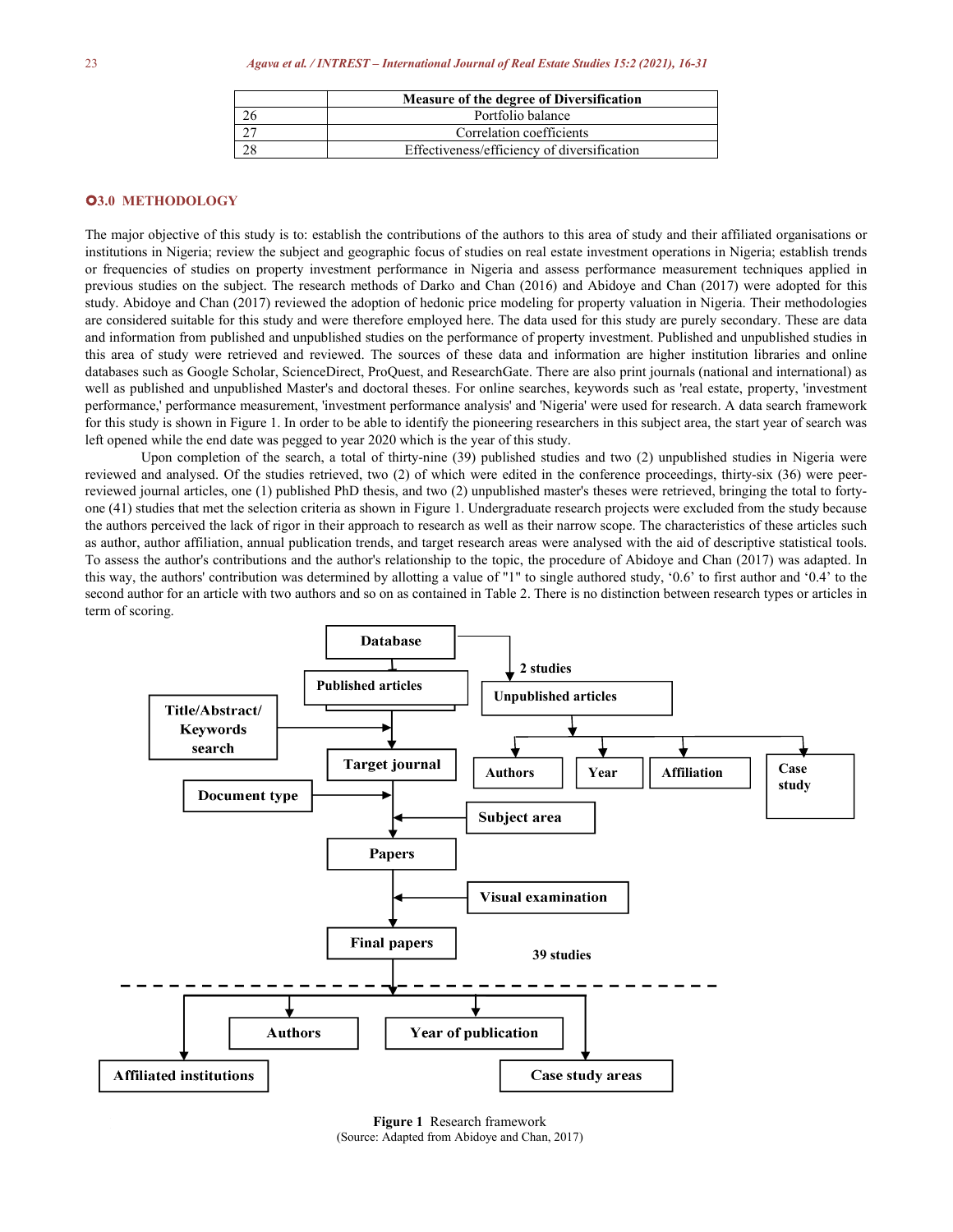| Number of authors | Order of specific authors |      |      |      |      |  |  |
|-------------------|---------------------------|------|------|------|------|--|--|
|                   |                           |      |      |      |      |  |  |
|                   | 1.00                      |      |      |      |      |  |  |
|                   | 0.60                      | 0.40 |      |      |      |  |  |
|                   | 0.47                      | 0.32 | 0.21 |      |      |  |  |
|                   | 0.42                      | 0.28 | 0.18 | 0.12 |      |  |  |
|                   | 0.38                      | 0.26 | 0.17 | 0.11 | 0.08 |  |  |

**Table 2** Score matrix for multiple authored articles (Source: Adapted from Darko and Chan, 2016)

# **4.0 RESULTS**

This section presents and discusses the analysed data on the pool of authors of the reviewed studies, their affiliations, the study areas, the years in which they conducted those studies and the measurement techniques.

# **4.1 Affiliations of Authors**

The affiliations of the authors of the reviewed literatures are presented in Table 3. Universities (federal, state and private), polytechnics and government agencies were the identified affiliations. The study identified 16 universities, 6 polytechnics, 1 institute and 1 government body that the authors were affiliated to. It is worth noting that real estate firms were not among the identified authors' affiliations.

| $S/N0$ . | <b>Affiliations</b>                                  | Category    | No. of<br>studies | No. of<br>time authors featured | <b>Score</b> |
|----------|------------------------------------------------------|-------------|-------------------|---------------------------------|--------------|
|          |                                                      |             |                   | in studies                      |              |
|          | Obafemi Awolowo University (OAU), Ile-Ife            | University  | 14                | 22                              | 12.41        |
| 2        | Federal Polytechnic, Ede                             | Polytechnic | 6                 | 14                              | 4.54         |
| 3        | University of Lagos, Akoka                           | University  | 3                 | 8                               | 3.00         |
| 4        | Nnamdi Azikwe University, Awka                       | University  | 3                 |                                 | 2.79         |
| 5        | University of Uyo, Uyo                               | University  | 3                 |                                 | 2.58         |
| 6        | Federal University of Technology, Minna              | University  | 3                 | 5                               | 2.54         |
| 7        | University of Ilorin, Ilorin                         | University  | 3                 |                                 | 1.94         |
| 8        | Institute of Management & Technology, Enugu          | Institute   | 3                 |                                 | 0.63         |
| 9        | University of Malaya, Malaysia                       | University  | $\overline{2}$    | 7                               | 3.09         |
| 10       | Federal Polytechnic, Bida                            | Polytechnic |                   | 3                               | 1.0          |
| 11       | River State University, Portharcourt                 | University  |                   | $\overline{2}$                  | 1.0          |
| 12       | Enugu State University of Technology, Enugu          | University  |                   | $\overline{c}$                  | 0.79         |
| 13       | Moshood Abiola Polytechnic, Abeokuta                 | Polytechnic |                   | $\overline{2}$                  | 0.53         |
| 14       | Federal Polytechnic, Ado-Ekiti                       | Polytechnic |                   |                                 | 1.00         |
| 15       | Federal University of Technology, Akure              | University  |                   |                                 | 1.0          |
| 16       | Baze University, Abuja                               | University  |                   |                                 | 1.0          |
| 17       | The Bells University of Technology, Otta, Ogun State | University  |                   |                                 | 0.64         |
| 18       | Abia State University, Uturu                         | University  |                   |                                 | 0.61         |
| 19       | Cross River University, Calabar                      | University  |                   |                                 | 0.6          |
| 20       | Abubakar Tafawa Balewa University, Bauchi            | University  |                   |                                 | 0.32         |
| 21       | University of Technology, MARA, Malaysia             | University  |                   |                                 | 0.12         |
| 22       | FMLH&UD, Abuja                                       | Government  |                   |                                 | 0.11         |
|          |                                                      | Agency      |                   |                                 |              |
| 23       | The Polytechnic, Ibadan                              | Polytechnic |                   |                                 | 0.08         |
| 24       | Federal Polytechnic, Offa                            | Polytechnic |                   |                                 | 0.08         |

**Table 3** Authors' affiliations, number of studies, feature and scores (Source: Authors' analysis)

#### **4.2 Authors' Contributions**

A total of sixty-one (61) real estate researchers (authors) were identified by this study to have contributed to research on property investment performance in Nigeria. Five of the top active authors in the subject area are showed in Table 4. These researchers were found to have contributed to at least three studies in this research area, irrespective of their authorship position.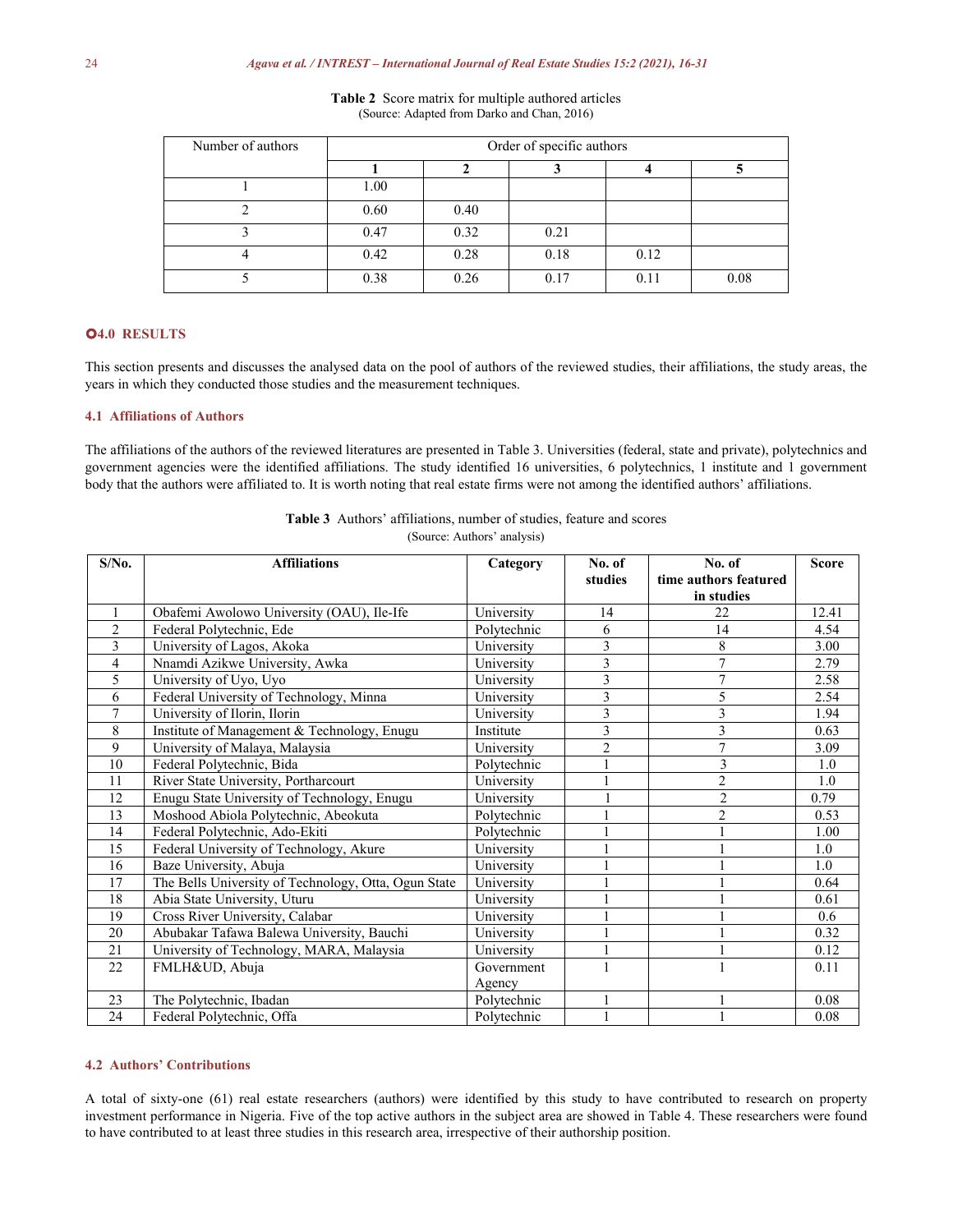| S/No | Author         | <b>Affiliation</b>                  | Position & No. of appearance |     |     |                 | Contribution |       |
|------|----------------|-------------------------------------|------------------------------|-----|-----|-----------------|--------------|-------|
|      |                |                                     | in studies                   |     |     |                 |              | score |
|      |                |                                     | 1 st                         | 2nd | 2rd | 4 <sup>th</sup> | √, ≼th       |       |
|      | Olaleye, A.    | Obafemi Awolowo University, Ile-Ife |                              | ∼   |     |                 |              | 3.87  |
|      | Oyewole, M.O.  | Obafemi Awolowo University Ile-Ife  |                              |     |     |                 |              | 3.61  |
|      | Dabara, D. I.  | Federal Polytechnic, Ede            | $\mathfrak{h}$               |     |     |                 |              | 3.21  |
|      | Olanrele, O.O. | University of Malaya, Malaysia      |                              |     |     |                 |              | 2.10  |
|      | Ekemode, B. J. | Obafemi Awolowo University, Ile-Ife |                              |     |     |                 |              | 1.60  |

|  | <b>Table 4</b> Authors' contributions |  |
|--|---------------------------------------|--|
|  | (Source: Authors' analysis)           |  |

# **4.3 Focused Study Areas**

Nigeria has been regarded as the most populous country in Africa at large and in West Africa in particular. Nigeria is made up of thirty-six states including the Federal Capital Territory (FCT), Abuja and is grouped into six geopolitical regions (North-East, North-West, North- Central, South-East, South-West and South-South). These geographical distributions are shown in Figure 2.



**Figure 2** The six geopolitical zones of Nigeria including the Federal Capital Territory, Abuja (Source: Adapted from Abidoye and Chan, 2017)

Table 5 shows the geographical scope of previous studies on real estate investment performance in Nigeria. nine (9) studies focused on the Lagos property market, two articles each focused on Abeokuta, Ibadan, Osogbo, Ado-Ekiti, Onitsha, Enugu metropolis and Abuja property markets and one article each focused on the remaining areas. Some articles combined more than one city as case study. Overall, eighteen studies focused on the property markets of South-western region of Nigeria representing 51.4% of the total studies analysed based on study areas, followed by South-east with nine studies representing 25.7%. North-central had five studies to its credit, accounting for about 14.3% while South-south had 2 studies (5.7%) and North-east recorded only 1 publication representing 2.9%.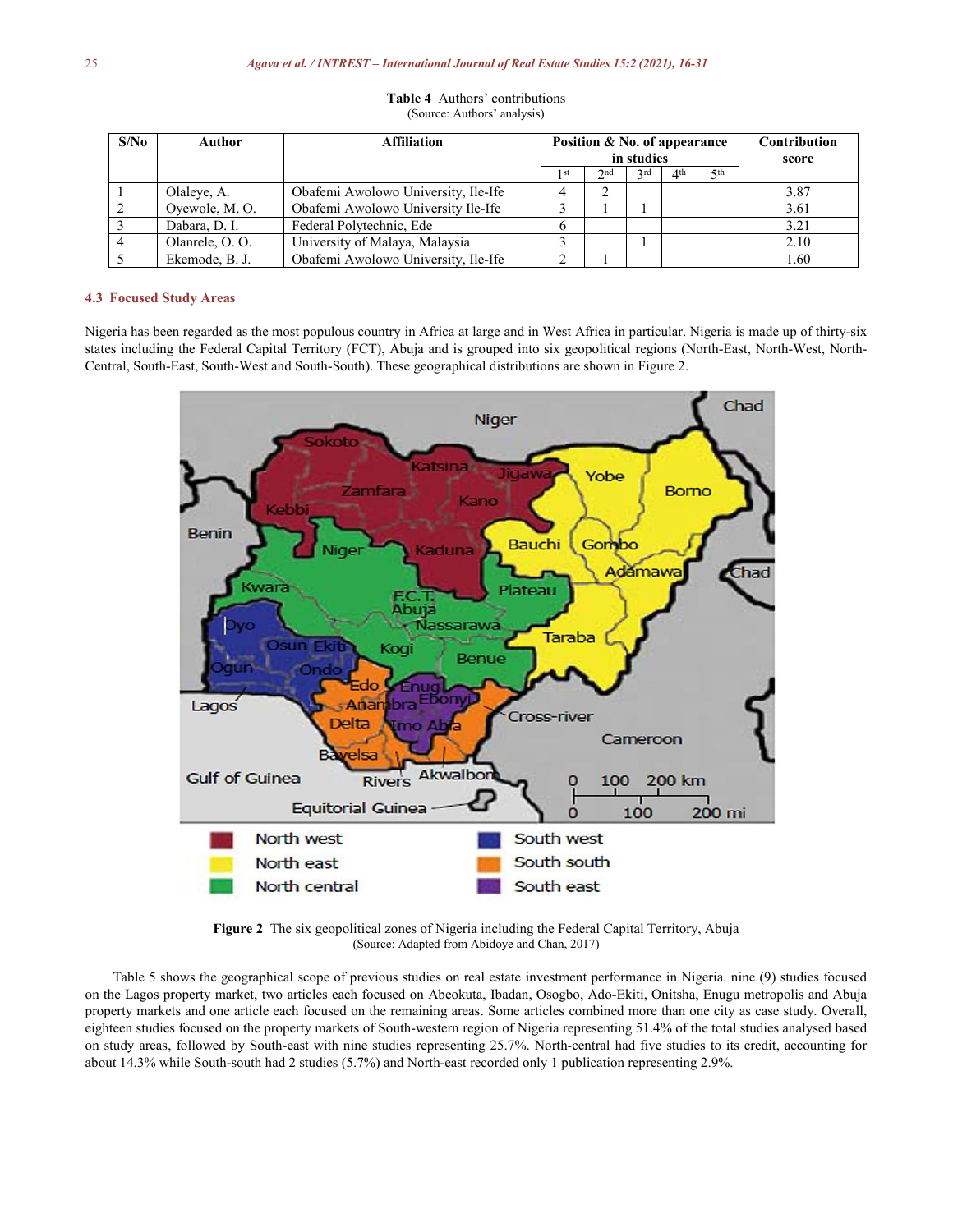| The study area    | Geographical<br><b>State</b>     |               | <b>Total number of</b> |
|-------------------|----------------------------------|---------------|------------------------|
|                   |                                  | location      | researches             |
| Lagos metropolis  | Lagos                            | South-west    | 9                      |
| Abeokuta          | Ogun                             | South-west    | $\overline{c}$         |
| Ibadan            | Oyo                              | South-west    | $\overline{c}$         |
| Osogbo            | Osun                             | South-west    | $\overline{2}$         |
| Ado-Ekiti         | Ekiti                            | South-west    | $\overline{c}$         |
| Onitsha           | Anambra                          | South-east    | $\overline{2}$         |
| Enugu Urban       | Enugu                            | South-east    | $\overline{2}$         |
| Abuja metropolis  | <b>Federal Capital Territory</b> | North-central | $\overline{c}$         |
| Ilorin metropolis | Kwara                            | North-central |                        |
| Bida              | Niger                            | North-central |                        |
| Akure             | Ondo                             | South-west    |                        |
| Minna metropolis  | Niger                            | North-central |                        |
| Portharcourt      | Rivers                           | South-south   |                        |
| Calabar           | Cross River                      | South-south   |                        |
| Awka              | Anambra                          | South-east    |                        |
| Aba               | Abia                             | South-east    |                        |
| Owerri            | Imo                              | South-east    |                        |
| Nnewi             | Anambra                          | South-east    |                        |
| Abakaliki         | Ebonyi                           | South-east    |                        |
| Gombe             | Gombe                            | North-east    |                        |

**Table 5** Study focus areas (Source: Authors' analysis)

#### **4.4 Annual Research Trend on Real Estate Investment Performance**

The annual research trend on real estate investment performance is shown in Figure 3. From the graph, only six notable studies were conducted in this research area between 2000 and 2009, representing a 0.6 number of research works conducted annually on this topic in Nigeria. There was no notable study done on performance measurement of property investment in 2001, 2004, 2005, 2007 and 2009.



(Source: Authors' analysis)

# **4.5 Real Estate Investment Performance Measurement Techniques**

Table 6 shows the various investment performance measurement techniques and their adoption by the authors of the reviewed studies. From the table, time-weighted total return was the popular measure of property investment return in 90.2% of the studies reviewed. Property investment risks were measured using variance and standard deviation techniques representing 95.1%. Risk-return performance measures were popularly done with coefficient of variation and Sharpe Ratio techniques.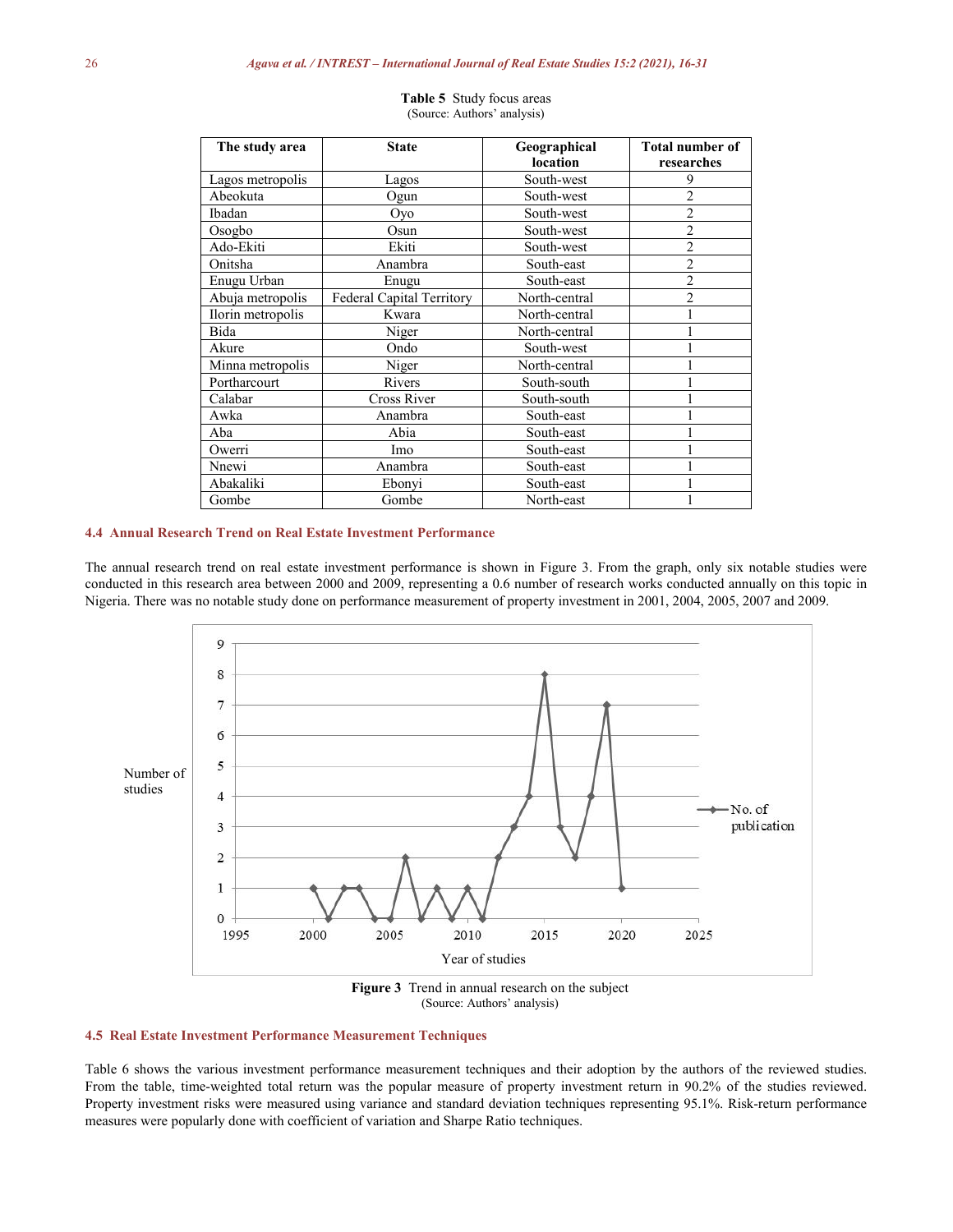| $S/N0$ . | <b>Performance Measurement Techniques</b>       | No. of studies that<br>adopted the Techniques | $\frac{0}{0}$  |
|----------|-------------------------------------------------|-----------------------------------------------|----------------|
|          | <b>General measures and Measure of Returns</b>  | 0                                             | $\overline{0}$ |
| 1.       | Income yield on investment cost                 | $\theta$                                      | $\theta$       |
| 2.       | Income yield on investment value                | 0                                             | $\overline{0}$ |
| 3.       | The efficiency of income collection             | $\theta$                                      | $\theta$       |
| 4.       | Rate of income appreciation                     | $\theta$                                      | $\theta$       |
| 5.       | Rate of growth in full rental value (FRV)       |                                               | 2.4            |
| 6.       | Implicit rate of rental growth                  |                                               | 2.4            |
| 7.       | Reversionary potential                          | $\theta$                                      | $\theta$       |
| 8.       | Rate of capital appreciation                    |                                               | 2.4            |
| 9.       | Time-weighted rate of return (TWRR)             | $\theta$                                      | 90.2           |
| 10.      | Money-weighted rate of return (MWRR)            | 37                                            | $\theta$       |
| 11.      | Internal rate of return (IRR)                   | $\theta$                                      | $\theta$       |
| 12.      | Financial management rate of return (FMRR)      | $\theta$                                      | $\theta$       |
|          | <b>Measure of Risks</b>                         |                                               |                |
| 13.      | The historic risk factor analysis               | $\theta$                                      | $\theta$       |
| 14.      | Variance and standard deviation                 | 39                                            | 95.1           |
| 15.      | Downside semi-variance                          | $\overline{c}$                                | 4.9            |
| 16.      | Downside real variance                          | $\theta$                                      | $\theta$       |
| 17.      | Standard Deviation element of systematic risk   | $\theta$                                      | $\theta$       |
| 18.      | Standard Deviation element of unsystematic risk | $\theta$                                      | $\theta$       |
| 19.      | Beta coefficient                                | $\overline{2}$                                | 4.9            |
|          | <b>Combined Measure of Return and Risk</b>      |                                               |                |
| 20.      | Coefficient of Variation                        | 22                                            | 53.7           |
| 21.      | Sharpe Ratio/index                              | 33                                            | 80.5           |
| 22.      | Sortino Ration/index                            |                                               | 2.4            |
| 23.      | Modified Sharpe Ratio/index                     | $\theta$                                      | $\theta$       |
| 24.      | Treynor Index                                   | 5                                             | 12.2           |
| 25.      | Jensen Index                                    | $\varsigma$                                   | 12.2           |
|          | Measure of the degree of Diversification        |                                               |                |
| 26.      | Portfolio balance                               | $\theta$                                      | $\theta$       |
| 27.      | Correlation coefficients                        | 15                                            | 36.6           |
| 28.      | Effectiveness/efficiency of diversification     | $\overline{2}$                                | 4.9            |

**Table 6** Real estate investment performance measurement techniques (Source: Authors' analysis)

# **5.0 DISCUSSION**

In Table 2, about 73% of the authors were affiliated to universities, 25% to polytechnics/institute and 2% to government agency. Some of the authors that have contributed to this topic were affiliated to two universities in Malaysia. These results affirm the outcome of Abidoye and Chan (2017) and that of Adewunmi and Olaleye (2011). These studies had confirmed that university and polytechnic scholars were the major researchers in estate management in Nigeria. It therefore, suggests property firms are actively involved in property investment market research here in Nigeria. There is need to investigate the reason for the non-participation of real estate practitioners in this research area are worth investigating thus, an area for further research. Regarding the contributions of each of the affiliating institutions to this research area, as measured by the number of studies carried out by the respective affiliated authors, OAU, Ile-Ife and Federal polytechnic, Ede were the top two affiliating institutions. This suggests that these institutions have been actively involved in the promotion of real estate investment researches. They have 13 and 6 notable studies on property investment performance measurement to their credits respectively. Majority of the identified researchers were affiliated to these two top institutions; 22 authors from OAU and 14 authors from the Federal Polytechnic, Ede. Their contribution scores are 11.41 and 4.54 respectively. By implication, OAU is the leading research institution in this research area in Nigeria.

In Table 3, there is a total of 55 studies as against the 41 reviewed. This is due to the fact that there were research collaborations among authors from different institutions oraffiliations. Thus, some affiliations appear with just one study assigned to them. For instance, there were collaborative efforts between authors from Federal Polytechnic, Ede and Obafemi Awolowo University, Ile-Ife; between Institute of Management and Technology, Enugu and University of Uyo; among University of Ilorin, Federal University of Technology, Minna and Abubakar Tafawa Balewa University, Bauchi among others. Also, there were also concerted efforts among the sixty-one researchers in real estate investment performance evaluation (see Appendix A). This is explained by the fact that about 81% studies were conducted by multiple authors with only about 19% single authors. This finding has helped to established that there is a significant level of research collaborations among scholars in the field of estate management in Nigeria.

With respect to authors' contribution scores are shown in Tables 4. Olaleye, A., was the top most active author in real estate investment performance research, having led four studies and co-authored two studies and obtained a total score of 3.87. Oyewole, M. O., Dabara, D. I. and Olanrele, O. O. came second, third and fourth with total scores of 3.61, 3.21 and 2.10 respectively. It was also discovered that Olaleye, A., Oyewole, M. O., and Dabara, D. were affiliated to the top two institutions; Olaleye, A. and Oyewole, M. O. from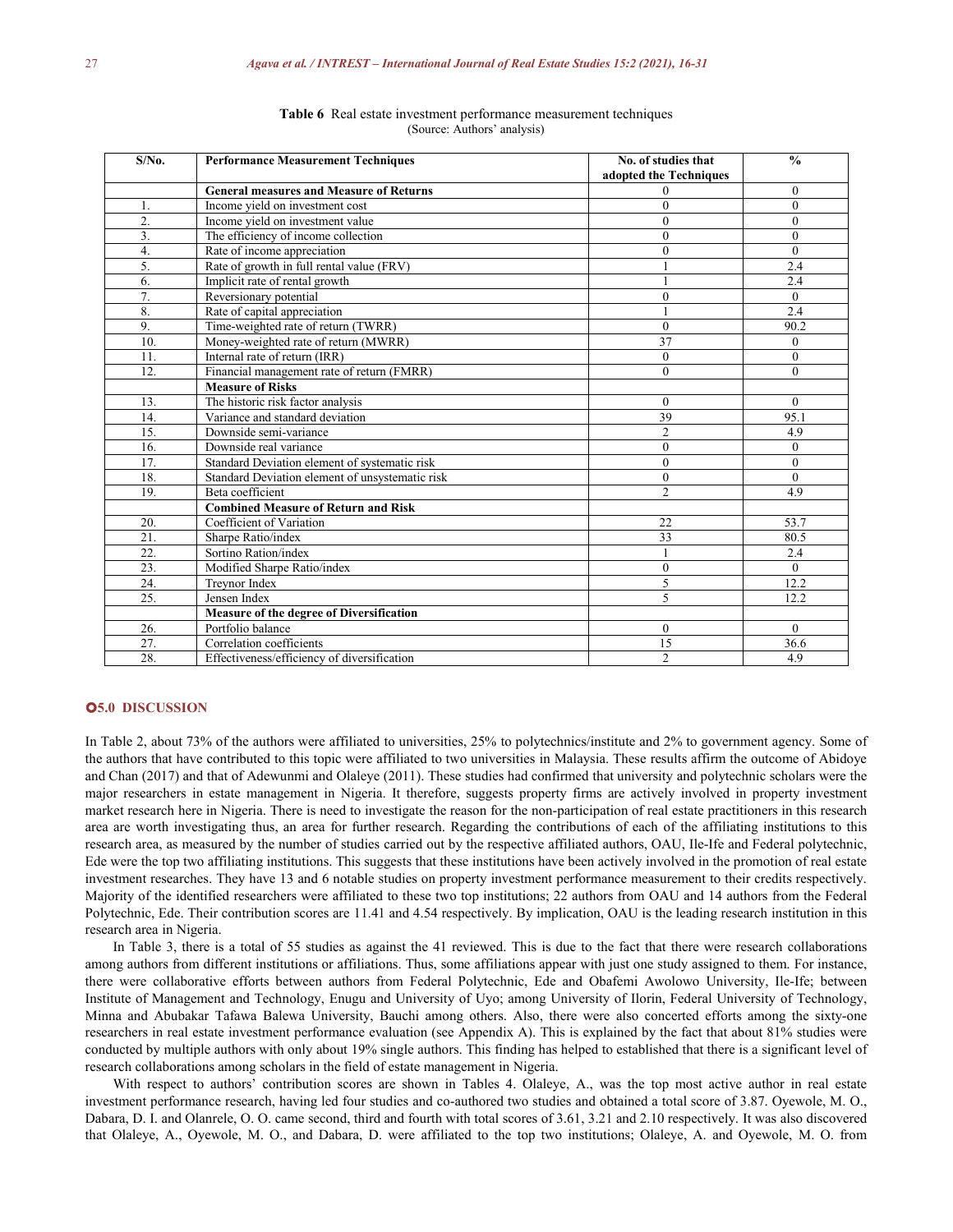Obafemi Awolowo University, Ile-Ife and Dabara, D. I. from Federal Polytechnic, Ede. This result suggests a positive interrelation between the affiliation of researchers and the number of research works conducted. According to the finding of this study, Olaleye, A., Oyewole, M. O. and Dabara, D. I. could be described as the leading researchers in property investment performance appraisal in Nigeria.

This study revealed that Olaleye, A. of Obafemi Awolowo University, Ile-Ife was the first to conduct a research on real estate investment performance measurement in Nigeria. Based on this information, it can be concluded that Olaleye, A. was the pioneer of real estate investment performance research in Nigeria. Real estate scholars such as Bello, O. M., Oyewole, M. O. and Amidu, A. were equally found to be some of the earlier real estate investment performance researchers in Nigeria. Most of the researches in real estate investment performance measurement targeted Lagos state property market. As shown in Table 5, nine (9) of the study reviewed were conducted in Lagos, two articles each focused on Abeokuta, Ibadan, Osogbo, Ado-Ekiti, Onitsha, Enugu metropolis and Abuja property markets and one article each focused on the remaining areas. Lagos property market received greatest attention probably because of the robustness of its real estate market transactions, high concentration of estate surveyors and valuers and the high presence of property investors in the area. It is worth noting that real estate investment performance study has not been carried out in one major geopolitical zone of Nigeria, the North west. North-west is the most populous geopolitical region in the country with an active property market. These results show that the South western region of Nigeria had received the most attention in the area of property investment performance research. The factors responsible for this low involvement of these other geopolitical zone in the research topic are beyond the scope of this work and yet another area for further study.

The finding of this study revealed a fluctuation in the annual research output in this topic. As depicted in Figure 3, from 2000 to 2009 only six notable studies were conducted in this research area. This shows that only 0.6 number of research works was carried out annually on the topic within this 10-year period. There was no notable study on real estate investment performance in the years 2001, 2004, 2005, 2007 and 2009. The limited studies during the period in Nigeria could be attributed to the low importance attached to this research area by scholars, practitioners and investors. The lack of quality property transaction data due to the emerging nature of the Nigerian property market during this period, as noted in Dugeri (2011), might have contributed also. In 2010 only one study was conducted and in 2011 no study was carried on the topic. From 2012 to 2020 there has been a consistency in yearly research on this topic. Years 2015 and 2019 recorded the highest number of studies with eight (8) and seven (7) studies respectively. Between 2010 and 2020, annual study on real estate investment performance was estimated at five studies per annum. From this finding, it is reasonable to assert that property investment performance measurement received increased attention in Nigeria in 2015. However, in 2016 and 2017, the number of research efforts carried out on this subject dropped but picked up in 2018. Finally, Table 6 contains the list of identified investment performance measurement techniques and their adoption by Nigerian researchers over the years. From the table, money-weighted total return was the popular measure of property investment return in 90.2% of the studies reviewed. Property investment risks were measured using variance and standard deviation techniques representing 95.1%. Risk-return performance measures were popularly done with coefficient of variation and Sharpe Ratio techniques. None of the studies reviewed adopted the modified Sharpe Ratio, which is to be used when for risk-adjusted performance measurement due to the non-normality characteristic of property investment data. Correlation coefficient technique was predominantly to measure the degree of diversification of property investment portfolio by majority of the authors. This represents 36.6% of the studies reviewed.

# **6.0 CONCLUSION**

This paper has reviewed studies on property investment performance appraisal in Nigeria. Forty-one (41) well-researched studies (published and unpublished) were retrieved and reviewed. Sixty-one (61) authors who were affiliated to 24 affiliations made up of 16 universities, 6 polytechnics, 1 institute and 1 government body were revealed by the findings of this study.Greater number of the studies came from authors affiliated with universities within Nigeria and a few outside Nigeria. This study found that real estate firms were not actively involved in research on property investment performance in Nigeria. As earlier affirmed by Laryea and Leiringer (2012) that researches in the built environment are been carried out university scholars and by extension, research institutes. In terms of the participation of institutions in this research topic, Obafemi Awolowo University, Ile-Ife and Federal Polytechnic, Ede were found to be the leading institutions or affiliations. The top four active authors in real estate investment performance research were Olaleye, A., Oyewole, M. O., Dabara, D. I. and Olanrele, O. O. However, Olaleye, A., Oyewole, M. O. and Dabara, D. I. were found to be the most active authors with contributory scores of 3.87, 3.61 and 3.21 respectively. These authors were equally affiliated to the top two leading institutions. Thus, there was positive correlation between the authors and affiliations' contributions to real estate investment performance research. Olaleye, A. was found to be the pioneering author in this research area in Nigeria. Lagos state was the major geographical focus for studies on real estate investment performance probably because of the active nature of Lagos property market. The focus of the authors was basically the Southwest geopolitical region of Nigeria and no study in this research area has been carried out in the Northwestern Nigeria. This is yet another research gap that needs to be filled by real estate researchers.

This study recommended that collaboration between scholars of estate management and practicing estate surveyors and valuers be promoted with a view to bridging the gap between theory and practice and to boost property data banking in Nigeria. The involvement of estate surveyors and valuers in real estate research is crucial in bridging the gap between theory and practice. The geographical scope of real estate investment performance in Nigeria needs to be expanded to adequately cover all the regional property markets. In addition, real estate data should always be subjected to normality test by the researchers to determine the appropriate statistical tools to be adopted for analyses. Finally, this study has provided information on property investment performance measurement in Nigeria drawing evidences from the existing literature on the subject matter. Significantly, this study is capable of guiding new researchers that may be interested in this field of study, having shown what have been done, the active authors, geographical focus, methods and techniques adopted and the knowledge gap established. It is worth reiterating that the data/information used for this study were primarily retrieved online.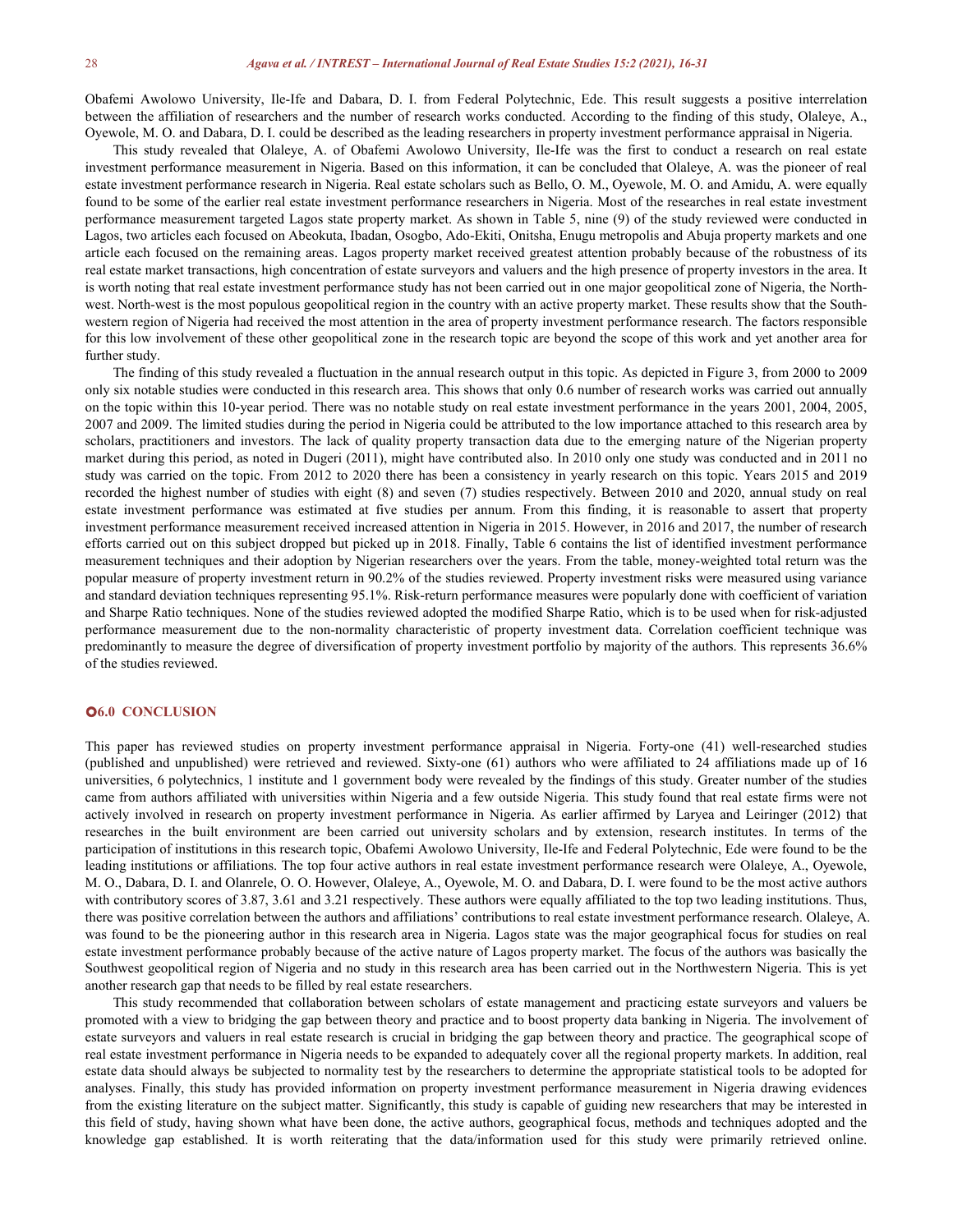Consequently, similar studies not indexed in the online databases or search engine may have been unintentionally excluded from this study.<br>In addition, real estate performance variables adopted by previous authors have not recommends it as an area for further study in this field. Despite the couple of weaknesses, the adoption of replicable methodology and analytical tools ensures valid inferences.

#### **References**

- Abidoye, R. B., & Chan, A. P. C. (2017). Critical review of hedonic pricing model application in property price appraisal: A case of Nigeria. *International Journal of Sustainable Built Environment, 6*(1), 250-259.
- Ade, A. A. (2015). Performance evaluation of residential real estate properties in Ado Ekiti. *International Journal of Management and Commerce Innovations, 3*(1), 569-578.
- Adeogun, A. S., Gambo, Y. L., & Luqman, I. (2017). Comparative analysis of direct and indirect property investment returns in Abuja, Nigeria. *ATBU Journal of Environmental Technology, 10*(1), 84-94.
- Adewunmi, Y., & Olaleye, A. (2011). Real estate research directions and priorities for Nigerian institutions. *Journal of Real Estate Practice and Education,*14(2), 125-140.
- Amédée-Manesme, C-O., Barthélémy, F., Prigent, J.-L., Keenan, D., & Mokrane, M. (2017, February). *Modified Sharpe ratios in real estate performance measurement: Beyond the standard Cornish Fisher* expansion (THEMA Working Paper No. 2017-20). Retrieved from https://thema.u-cergy.fr/IMG/pdf/ 2017- 20.pdf
- Amidu, A.-R., & Aluko, T. (2006). Performance analysis of listed construction and real estate companies in Nigeria. *Journal of Real Estate Portfolio Management, 12*(2), 177-186.
- Amidu, A.-R., Aluko, B. T., Bashar, N. M., & Olufemi, S. M. (2008). Real estate security and other investment assets: A comparison of investment characteristics in the Nigerian stock markets. *Journal of Property Investment & Finance, 26*(2), 151-161.
- Awa, K. N., Nwanekezie, F. O., & Anih, P. C. (2020). Trends ofreal estate investment performance in South-East Nigeria. *PM World Journal, IX*(V), 1-13.
- Ayodele, T. O., & Olaleye, A. (2015). Risk adjusted performance of public real estate and other assets in the Nigerian investment market: A downside risk perspective. *Real Estate Finance, 31*(4), 170-177.
- Bello, N. A. (2012). Comparative analysis of commercial property and stock-market investments in Nigeria. *International Journal of Social, Behavioral, Educational, Economic and Management Engineering, 6*(10), 414-422.
- Bello, N. A., Jolaoso, A. B., & Olanrele, O. O. (2018).Comparative analysis of investment attributes of hotel and commercial property in South-Western Nigeria. *African Journal of Built Environment Research, 2*(1), 1-20.
- Bello, O. M. (2003). Comparative analysis ofthe performance of residential property investment and investment in securities in Lagos, Nigeria. *The Estate Surveyor and Valuer: Journal of the Nigerian Institution of Estate Surveyors and Valuers, 26*(1), 7-14.
- Boshoff, D. G. B., & Cloete, C. E. (2010, June 23-26). Can listed property shares be a surrogate for direct property investment behaviour? Paper presented at the 17th European Real Estate Society (ERES) Annual Conference, Milan, Italy.
- Boudry, W. I., Coulson, N. E., Kallberg, J. G., & Liu, C. H. (2012). On the hybrid nature of REITs. *The Journal of Real Estate Finance and Economics, 44*(2), 230- 249.
- Byrne, P., & Lee, S. (1997). Real estate portfolio analysis under conditions ofnon-normality: The case of NCREIF. *Journal of Real Estate Portfolio Management, 3*(1), 37-46.
- Dabara, D. I. (2015). The inflation-hedging performance and risk-return characteristics of residential property investments in Gombe, Nigeria. *Advances in Research, 3*(1), 71-83.
- Dabara, D. I., Ankeli, A. I., Odewande, A. G., Guyimu, J., & Adegbile, A. M. (2014). Comparative analysis of the risk-return characteristics of office and shop property investments in Osogbo, Nigeria. *European Journal of Business and Management, 6*(29), 177-186.
- Dabara, D. I., Ogunba, O. A., & Araloyin, F. M. (2015). The diversification and inflation-hedging potentials of direct and indirect real estate investments in Nigeria. In E. Martey (Ed.), *Proceedings of the 15th African Real Estate Society Conference* (pp. 169-185). Kumasi: African Real Estate Society.
- Dabara, D. I., Odewande, A. G., Olatunde, A. L., Ankeli, A. I., & Abefe-Balogun, B. A. (2016). Performance evaluation of investments in real estate and selected financial assets in Nigeria. *International Journal of Business and Management Studies, 5*(1), 197-210.
- Darko, A., & Chan, A. P. C. (2016). Critical analysis ofgreen building research trend in construction journals. *Habitat International, 57*, 53-63.
- Diala, A. O., Nissi, C. F., & Ezema, C. C. (2019). Comparative analysis of the performance of commercial and residential real property investments in Enugu Urban from 2010-2017. *IOSR Journal of Environmental Science, Toxicology and Food Technology, 13*(10), 31-36.
- Dugeri, T. T. (2011). An evaluation of the maturity of the Nigerian property market (Unpublished doctoral dissertation). University of Lagos, Lagos, Nigeria.
- Ekemode, B. G., & Olaleye, A. (2016). Convergence between direct and indirect real estate investments: Empirical evidence from the Nigerian real estate market. *Journal of Financial Management of Property and Construction, 21*(3), 212-230.
- Ekemode, B. G., & Oyewole, M. O. (2017). Performance and diversification benefits of real estate stock and selected securities in Nigeria: A comparative evaluation. *The Journal of Real Estate Finance and Economics, 54*(4), 179-188.
- Emele, C. R., & Umeh, O. L. (2013). A fresh look at the performance and diversification benefits of real estate equities in Nigeria: Case study of real estate equity and some selected common stocks. The Estate Surveyor and Valuer: Journal of the Nigerian Institution of Estate Surveyors and Valuers, 38(1), 16-23.
- Finlay, P. N., & Tyler, S. B. (1991). The performance measurement of property investments. *Journal of Property Valuation and Investment*, 9(4), 295-312.
- Giliberto, M. (1990). Equity real estate investment trusts and real estate returns. *Journal of Real Estate Research, 5*(2), 259-263.
- Haran, M., Davis, P., McCord, M., Grissom, T., & Newell, G. (2013). Equities or real estate? An international evaluation of listed property markets. *Journal of European Real Estate Research, 6*(2), 139-162.
- Kainulainen, J. (2015). Dynamic linkages of real estate and stock markets in Finland (Master's thesis). Lappeenranta University of Technology, Lappeenranta, Finland. Retrieved from https://lutpub.lut.fi/handle/10024/104360
- Kampamba, J., & Nnang, R. B. (2016). A comparativeanalysis of the performance of real property investment and shares in Botswana. *International Journal of Advances in Social Science and Humanities, 4*(2), 32-39.
- Kerrigan, J. F. (2014). *US real estate investment performance: 1983-2012* (Bachelor's thesis). University of New Hampshire, Durham, NH*.* Retrieved from https://scholars.unh.edu/honors/185
- Laryea, S., & Leiringer, R. T. F. (2012, July 24-26). Built environment research in West Africa: Current trends and future directions. In S. Laryea, S. A. Agyepong, R. Leiringer & W. Hughes (Eds.), *Proceedings of West Africa Built Environment Research (WABER) Conference* (vol. 2, pp. 795-802). Abuja: WABER Conference.
- Liow, K. H. (1997). The historical performance of Singapore property stocks. *Journal of Property Finance, 8*(2), 111-125.
- Lizieri, C. M., & Ward, C. W. R. (2000). Commercial real estate return distributions: A review of the literature and empirical evidence. In J. Knight & S. Satchell (Eds.), *Return Distributions in Finance* (pp. 47–74). Oxford: Butterworth-Heinemann.
- Mbah, C. C., & Udobi, A. N. (2019). Analysis of property investment in Awka, Anambra State: The risk and relationship perspective. *Global Journal of Advanced Research, 6*(4), 147-156.
- Mfam, C. E., & Kalu, I. U. (2012). Analysis of return and risk in direct residential and commercial real estate investments in Calabar, South Eastern Nigeria. *Journal of Science, Engineering and Technology, 1*(1), 128-133.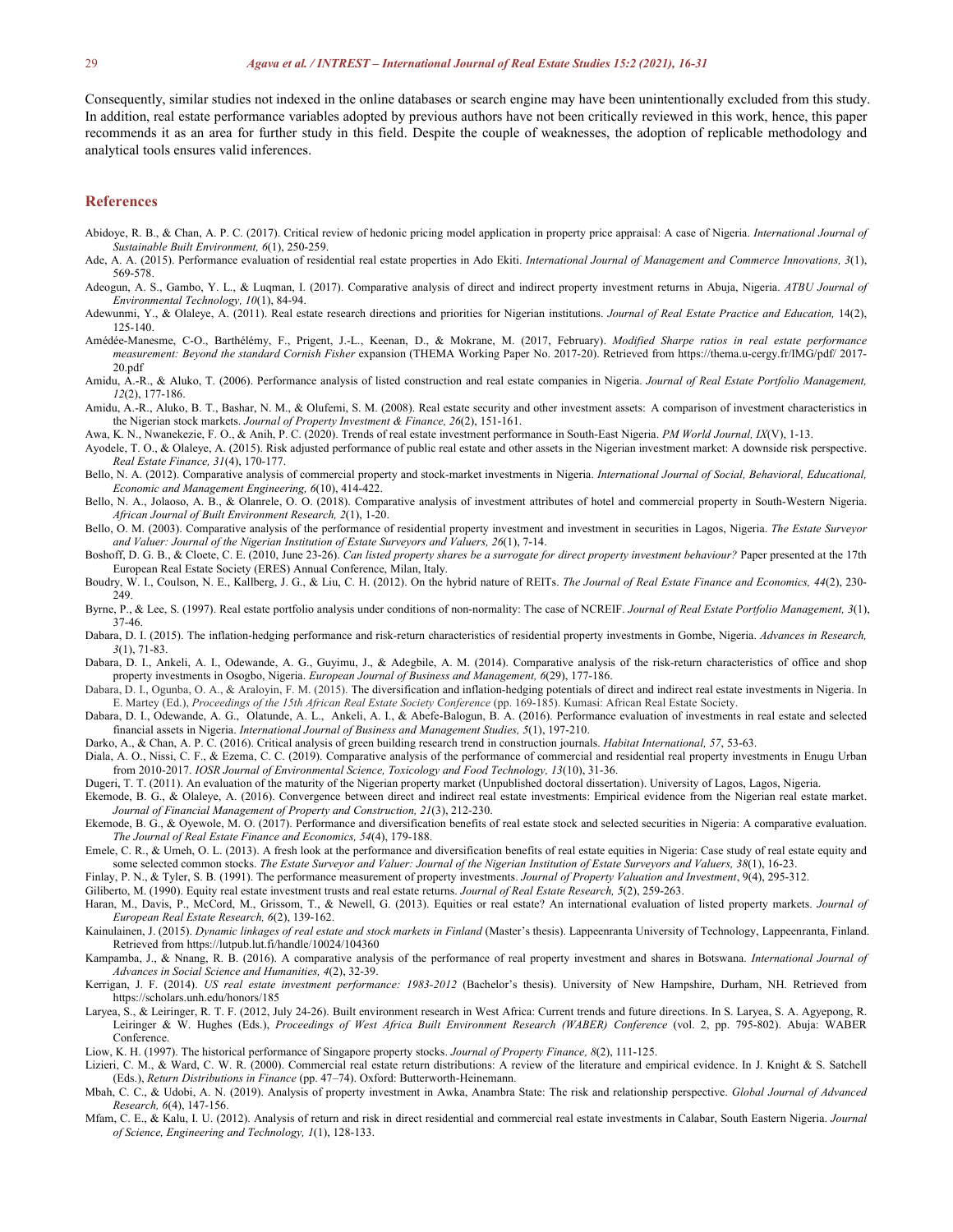- Ng, D. C. Y., Lim, B. K., Lau, T. C., & Yuen, M. K. (2017). A study on the performance and risk diversification benefits of real estate investment trusts in Malaysia. *Pertanika Journal of Social Science & Humanities, 25*, 265-276.
- Nittayagasetwat, A., & Buranasiri, J. (2016). Performance comparison between real estate securities and real estate investment using stochastic dominance and meanvariance analysis.*Journal of Applied Economic Sciences, XI*(8), 1673-1680.
- Nissi, C. F., Diala, A. O., & Ezema, C. C. (2019). Comparative performance analysis ofresidential property investments in Enugu Urban, Enugu State, Nigeria from 2010-2017. *IOSR Journal of Business and Management, 21*(10), 1-7.
- Nwokenkwo, B. C., Yunusa, D., & Lasisi, J. O. (2019). Comparative analysis of investment in stocks and residential property in Bida, Niger State, Nigeria. *Research Journal of Management Sciences, 8*(2), 10-15.
- Obinna, A. C., Chika, O. M., & Izuchukwu , E. N. (2018). An assessment of commercial real estate performance as an investment option in Nnewi, Anambra State, Nigeria. *International Journal of Innovation Engineering and Science Research, 2*(1), 40-53.
- Okonu, A. A., Umeh, O. L., Akinwande, T. O., & Muraina, O. A. (2019). Comparative analysis of risks and returns on residential property sub-market in Lagos: Case study of 1004 Estate. *Journal of Land Management and Appraisal, 6*(2), 6-13.
- Olaleye, A. (2000). *A study of property portfolio management practice in Nigeria* (Unpublished master's thesis). Obafemi Awolowo University,Ile-Ife, Nigeria.
- Olaleye, A. (2002). A demonstration of the usefulness ofproperty performance databases and information flow. *Journal of Environmental Technology, 1*(1), 115-123. Olaleye, A., Adegoke, O. J., & Oyewole, M. O. (2010). A comparative analysis of the investment features of real estate and stocks in Nigeria. *Real Estate and*
- *Development Economics Research Journal, 2*(1), 49-69.
- Olanrele, O. O. (2016). Analysis of the performance and acceptance of real estate investment trusts (REITs) in Nigeria (Doctoral dissertation). University of Malaya,<br>Kuala Lumpur. Malaysia. Retrieved from http://studentsre
- Olanrele, O. O., Said, R., Daud, M. N., & Majid, R. A. (2015, January 18-21). N-REIT Performance in the face of index computation and risk adjusted return. Paper presented at the 21st Annual Pacific-Rim Real Estate Society (PRRES) Conference, Kuala Lumpur, Malaysia.
- Ooi, J., & Liow, K.-H. (2004). Risk-adjusted performance of real estate stocks: Evidence from developing markets. *Journal of Real Estate Research*, 26(4), 371-396.
- Osa, K. O., & Ekenta, C. (2019). Appraising investment performance measurement of both residential and commercial properties in Lagos and Port Harcourt. *International Journal of Innovative Science,Engineering & Technology, 6*(12), 68-84.
- Oyewole, M. O. (2006). A comparative study of the performance of direct and indirect property investment in Lagos (Unpublished master's thesis). Obafemi Awolowo University, Ile-Ife, Nigeria.
- Oyewole, M. O. (2013). A comparativeanalysis of residential and retail commercial property investments performance in Ilorin, Nigeria. *Journal of Economics and Sustainable Development, 4(*3), 199-208.
- Oyewole, M. O. (2014). A comparativeanalysis of direct and indirect real estate investment performance in Lagos, Nigeria. *Journal of Environmental Design and Management,* 6(1&2), 67-74.
- Reilly, F. K., & Brown, K. C. (2011). *Investment analysis & portfolio management* (10th ed.). Mason, OH: South-Western Cengage Learning.
- Udobi, A. N., Onyejiaka, J. C., & Nwozuzu, G. C. (2018). Analysis of the performance of commercial and residential property investments in Onitsha metropolis, Anambra State, Nigeria. *British Journal of Earth Sciences Research, 6*(2), 21-32.
- Udobi, A. N., Ugonabo, C. U., & Kalu, I. U. (2013). An analysis of performance of real estate investments in Onitsha metropolis and investments in bank shares in Nigeria. *Journal of Civil and Environmental Research, 3*(8), 11-18.
- Udoekanem, N. B., Ighalo, J. I., & Sanusi, Y. A. (2014). Office rental performance in the commercial property market in Abuja, Nigeria (2001-2012). *ATBU Journal of Environmental Technology, 7*(1), 45-56.
- Udoekanem, N.B., Ighalo, J. I., & Nuhu, M. B. (2015). Office rental dynamics in Minna, Nigeria. *Sri Lankan Journal of Real Estate, 8*, 16-30.
- Umeh, O. L., & Okonu, A. A. (2018). Real estate performance in Nigeria pension fund. *Journal of Property Investment & Finance, 36*(5), 454-465.
- Wolski, R. (2017). Risk and return in the realestate, bond and stock markets. *Real Estate Management and Valuation, 25*(3), 15-22.
- Yong, J., & Pham, A. K. (2015). The long-term linkages between direct and indirect property in Australia. *Journal of Property Investment & Finance, 33*(4), 374-392.
- Young, M. S. (2008). Revisiting non-normal real estate return distributions by property type in the U.S. *The Journal of Real Estate Finance and Economics*, *36*(2), 233-248.
- Young, M. S., Lee, S. L., & Devaney, S. P. (2006). Non-normal real estate return distributions by property type in the UK. *Journal of Property Research*, *23*(2), 109- 133.
- Yunus, N., Hansz, J. A., & Kennedy, P. J. (2012). Dynamic interactions between private and public real estate markets: Some international evidence. *The Journal of Real Estate Finance and Economics, 45*(4), 1021-1040.